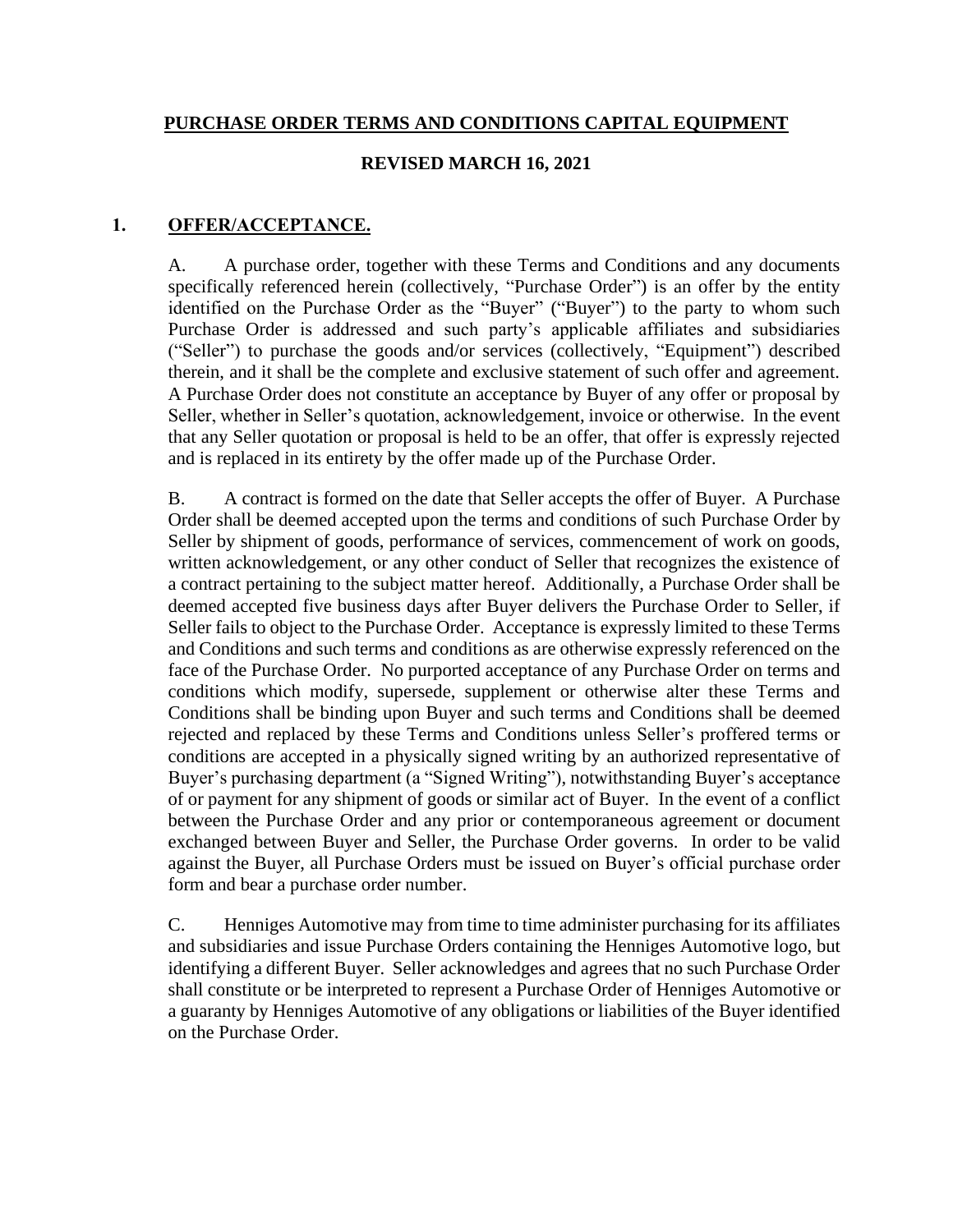#### **2. ENTIRE AGREEMENT.**

A. The Purchase Order, together with these Terms and Conditions, any Master Purchase Agreement and the attachments, manuals, guidelines, requirements, specifications, acceptance criteria, exhibits and supplements specifically referenced in the Purchase Order or on the Buyer's website at www.hennigesautomotive.com, constitutes the entire agreement between Seller and Buyer with respect to the matters contained in the Purchase Order and supersedes all prior oral or written representations or agreements.

B. Seller periodically shall review the Henniges Automotive website at [www.hennigesautomotive.com](http://www.hennigesautomotive.com/) and the manuals located therein. Seller's continued performance under the Purchase Order without providing written notice to Buyer detailing Seller's objection to any modified or new supplier manual prior to the effective date of such modified or new manual will constitute Seller's acceptance of such modified or new manual.

C. Except as otherwise provided in these Terms and Conditions, the Purchase Order may only be modified by a Signed Writing.

## **3. WARRANTY.**

A. "Warranty Period" shall mean, for the Equipment provided, the time period beginning on the day of first production use of the Equipment by Buyer or acceptance by Buyer, and continuing until the later of: (i) 24 months or (ii) the period provided under applicable law.

B. In addition to any express warranties set forth in this Purchase Order, any statutory warranties or any warranties implied by law, Seller expressly warrants that all of the Equipment provided under this Purchase Order: (i) does not, and is not claimed to, violate any patent, trademark or copyright, and may be properly imported into the United States or any other country; (ii) shall strictly conform with all specifications, drawings, statements on containers or labels, descriptions and samples furnished to or by Buyer, or referred to in the Purchase Order, and all industry standards, laws and regulations in force in countries where such Equipment is to be used; (iii) shall be free from defects in design, material and workmanship and shall be new and of the highest quality; (iv) shall be free and clear of all liens, claims or other encumbrances, and that Seller is conveying good title to Buyer; (v) shall be merchantable, of good material and workmanship, free from defects, and safe, fit and sufficient for the particular purposes intended by Buyer, which purposes Seller acknowledges are known to it; (vi) shall be adequately contained, packaged, marked and labeled; (vii) in the case of services, all services performed on behalf of Buyer shall be performed in a competent, workmanlike manner; (viii) the Equipment shall be manufactured in accordance with all applicable federal, state, and local laws, regulations, industry standards or other standards, labeling, transporting, licensing approval or certification requirements in the United States or any other country where the Equipment will be sold or used; and (ix) Seller has complied with QS 9000, ISO 14001, IATF 16949, PPAP, APQP, reporting and other requirements, as well as international softwood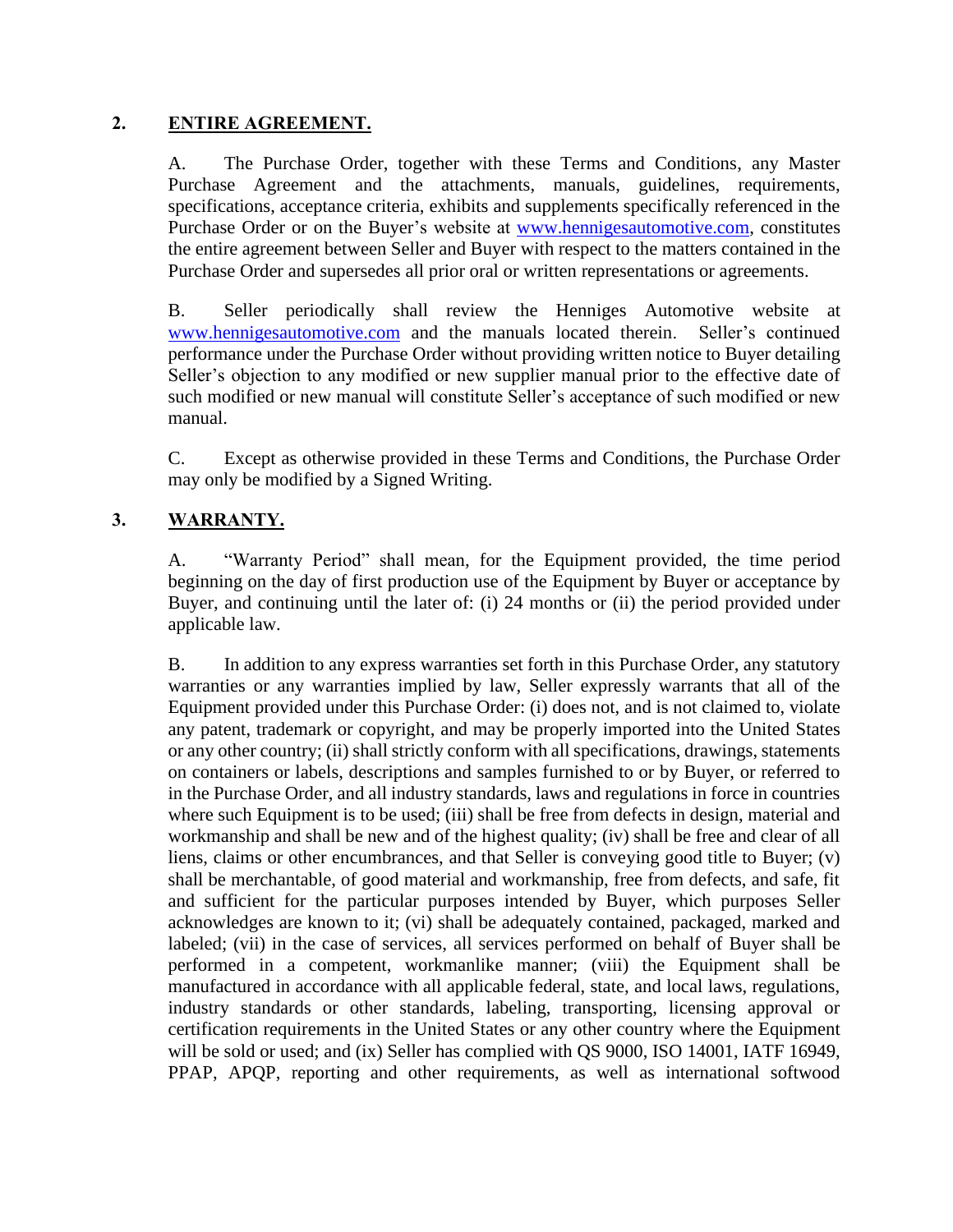standards, including USDA Regulations on Wood Packaging Material Imports, if applicable, in fulfilling this Purchase Order .

C. All warranties in this Purchase Order shall survive inspection, test, delivery, acceptance, use and payment by Buyer and shall inure to the benefit of Buyer, its successors, assigns, customers, and the users of Buyer's goods and services. These warranties may not be limited or disclaimed. Seller waives any claim against Buyer, including any hold-harmless or similar claim, whether known or unknown, contingent or latent, in any way related to a claim asserted against Seller or Buyer for breach of warranty infringement of any patent, trademark, copyright or other proprietary right, including claims arising out of compliance with specifications furnished by Buyer.

D. If Buyer experiences any breaches of any warranty under this Purchase Order, Buyer shall have the right, in addition to exercising all other rights Buyer may have under the Uniform Commercial Code and any other applicable statutes or law, to take the following actions, at Buyer's option: (i) retain the defective Equipment in whole or in part with an appropriate adjustment in the price for the goods; (ii) require Seller to repair or replace the defective Equipment in whole or in part at Seller's sole expense, including all shipping, transportation, and installation costs; (iii) correct or replace the defective Equipment with similar items and recover the total cost relating thereto from Seller; or (iv) reject the defective Equipment.

E. Without limiting the generality of the foregoing, should any Equipment fail to conform to the warranties set forth herein, Buyer shall notify Seller and Seller shall, if requested by Buyer, reimburse Buyer for any direct damages caused by nonconforming Equipment, including, but not limited to, costs, expenses and losses incurred by Buyer (i) in inspecting, sorting, testing, repairing or replacing such nonconforming Equipment; (ii) resulting from production interruptions, and (iii) in connection with claims for personal injury (including death) or property damage caused by such nonconforming Equipment.

### **4. QUALITY.**

A. Seller agrees to comply with all quality requirements and procedures specified by Buyer, as revised from time to time. Based on Buyer's assessment of responsibility, Seller may be held responsible for any and all costs associated with quality issue investigation, containment and remedial actions on account of Equipment provided by Seller to Buyer (including third party activities identified and initiated by Buyer). Seller is obligated to provide all reasonable support requested by Buyer to address immediately and correct concerns regarding the quality of Equipment provided. Seller shall provide additional resources, as necessary and as identified by Buyer, to support product development, process development, validation, PPAP, production launch, or any issue that may jeopardize the success of the manufacture or assembly of any products produced using the Equipment. .

B. Seller warrants that it is able to meet Buyer's required timing for delivery and acceptance of the Equipment.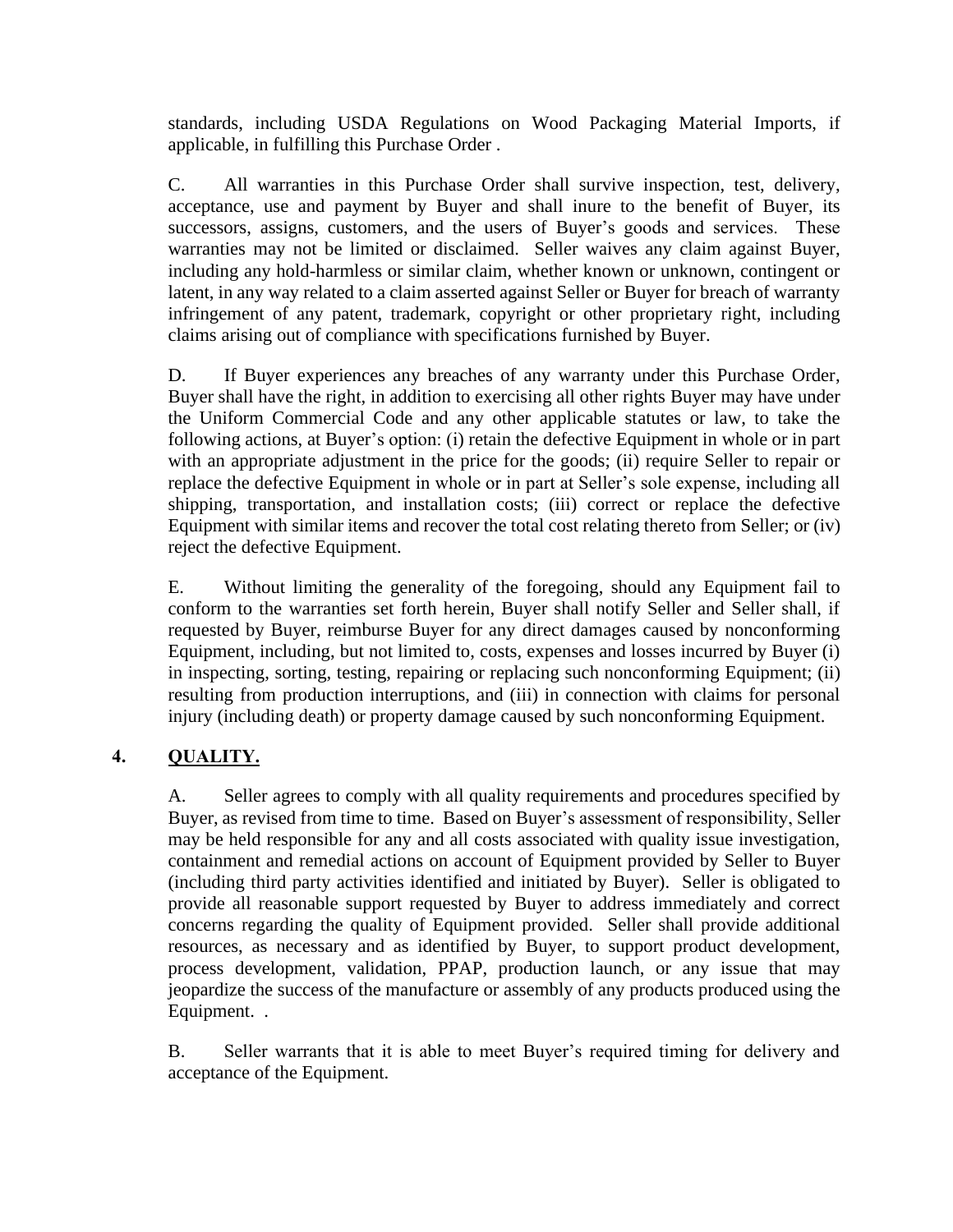C. Seller is responsible for all sub-tier providers of goods or services used by Seller in manufacturing or supplying the Equipment. Seller must maintain adequate, and ongoing supervision to assure all Equipment provided to Buyer conforms to all specifications, standards, drawings, samples and descriptions, including, without limitation, as to quality, performance, fit, form, function and appearance, under the Purchase Order.

D. All tooling supplied by Seller must meet an approved PPAP process as specified in Buyer's Quality Manual posted on Buyer's website at www.hennigesautomotive.com.

# **5. INSPECTION, WORK PROGRESS, AND REJECTIONS.**

Buyer shall have the right (but not the obligation) to inspect, to review work progress and to test all Equipment, special tooling, materials and workmanship to the extent practicable at all times and places during the period of manufacture. If any Equipment is defective in material or workmanship or otherwise not in conformity with the requirements of any Purchase Order, Buyer shall have the right, notwithstanding payment, any prior inspection or test, custom or usage of trade, either to reject or to require their correction by and/or at the expense of Seller promptly after notice. Buyer's inspection or review of the Equipment, special tooling, materials and workmanship shall not be construed as acceptance, nor will it give rise to a waiver or estoppel of any claim or deficiency.

# **6. DELIVERY.**

A. Deliveries shall be made both in quantities and at times specified on the Purchase Order furnished by Buyer. Time and quantity of delivery are of the essence. Seller shall adhere to shipping directions specified on the Purchase Order and any supplemental instructions provided by Buyer. Seller shall be responsible for all direct damages arising as a result of Seller's delay in delivery beyond the date specified in the Purchase Order.

B. Premium shipping expenses and/or other related expenses necessary to meet delivery schedules set forth in the Purchase Order shall be Seller's responsibility, unless the delay or expense was solely the result of Buyer's negligence and Seller provides Buyer with notice of any claim against Buyer within ten (10) days after the occurrence of the alleged negligent action of Buyer giving rise to such claim.

Notwithstanding any agreement concerning payment of freight expenses, delivery shall not have occurred and the risk of loss shall not have shifted to Buyer until the Equipment has been delivered to Buyer's facility and has been accepted at that facility, except as otherwise provided herein.

# **7. COST.**

A. Prices charged for Equipment listed on the Purchase Order are not subject to increase, including specifically any increase based upon currency fluctuations, changes in raw material, tariffs, transportation costs or component pricing, labor or overhead, unless specifically agreed to by Buyer in a Signed Writing.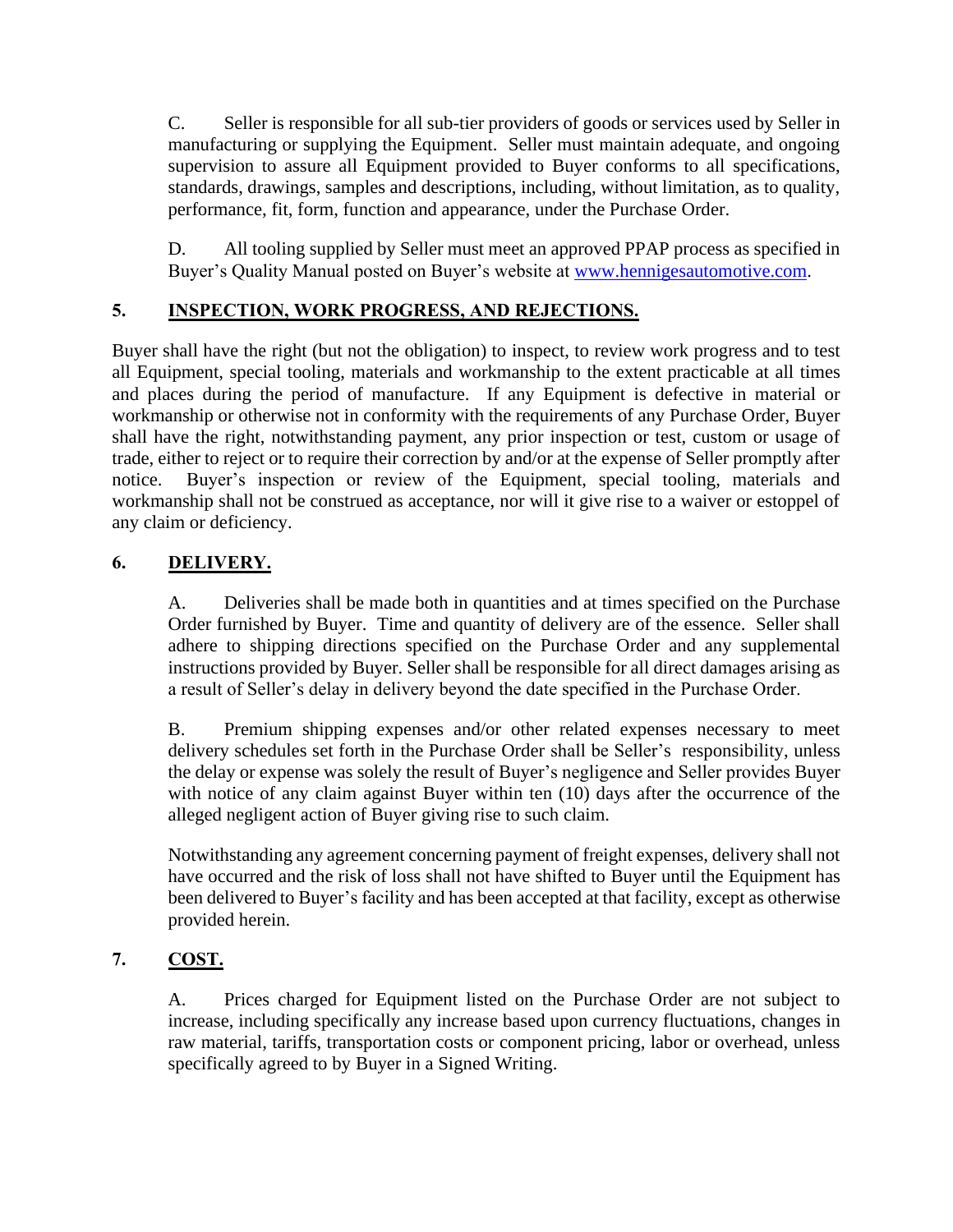B. Seller represents and warrants that the price charged to Buyer for Equipment is at least as low as the price charged by Seller to buyers of a class similar to Buyer under conditions similar to those specified in the Purchase Order and that all prices comply with all applicable governmental laws and regulations in effect at the time of quotation, sale and delivery. Seller shall ensure that the price charged to Buyer for Equipment remains competitive with the price for similar goods or services available to Buyer from other sellers.

C. Buyer shall also receive the full benefit of all discounts, premiums and other favorable terms of payment customarily offered by Seller to its customers. In the event Seller reduces its price for similar goods and services during the term of this Purchase Order, Seller agrees to reduce the prices of the Equipment to Buyer correspondingly. Seller warrants that the prices in this Purchase Order shall be complete, and no additional charges of any type shall be added without Buyer's express written consent.

# **8. TAXES.**

Unless prohibited by law, the Seller shall pay all federal, state or local tax, transportation tax, or other tax, including but not limited to customs duties and tariffs, which is required to be imposed upon the Equipment ordered, or by reason of its sale or delivery. All Purchase Order prices shall be deemed to have included all such taxes.

# **9. INVOICES.**

All invoices for Equipment provided pursuant to a Purchase Order must reference the Purchase Order number , Buyer's part number, Seller's part number where applicable, quantity of pieces in shipment, number of cartons or containers, Seller's name and number, and bill of lading number, before any payment will be made for Equipment by Buyer. In addition, no invoice may reference any term separate from or different than these Terms and Conditions or the terms that appear on the face of the Purchase Order. Buyer reserves the right to return all invoices or related documents submitted incorrectly. Payment terms will commence upon the receipt of an invoice, after the receipt of the corresponding Equipment. Any payment by Buyer of a nonconforming invoice is not an acceptance of any non-conforming elements or terms on such invoice. Where applicable, Buyer may request proof of delivery to support corresponding invoices prior to payment.

# **10. PAYMENT TERMS.**

A. Unless otherwise specified in the Purchase Order, payment terms are net 60 days from the date of final acceptance of the Equipment or Buyer's specified delivery date, whichever occurs later. If a payment date falls on a non-business day, payment will occur on the following business day.

B. In cases in which Buyer's customer is funding or reimbursing Buyer for the cost of the Equipment, notwithstanding the particular payment terms applicable to a Purchase Order, in no event will Seller have a right to payment for Equipment before: (i) Buyer is paid by its customer for such Equipment; and (ii) the Equipment meets the applicable approved PPAP process.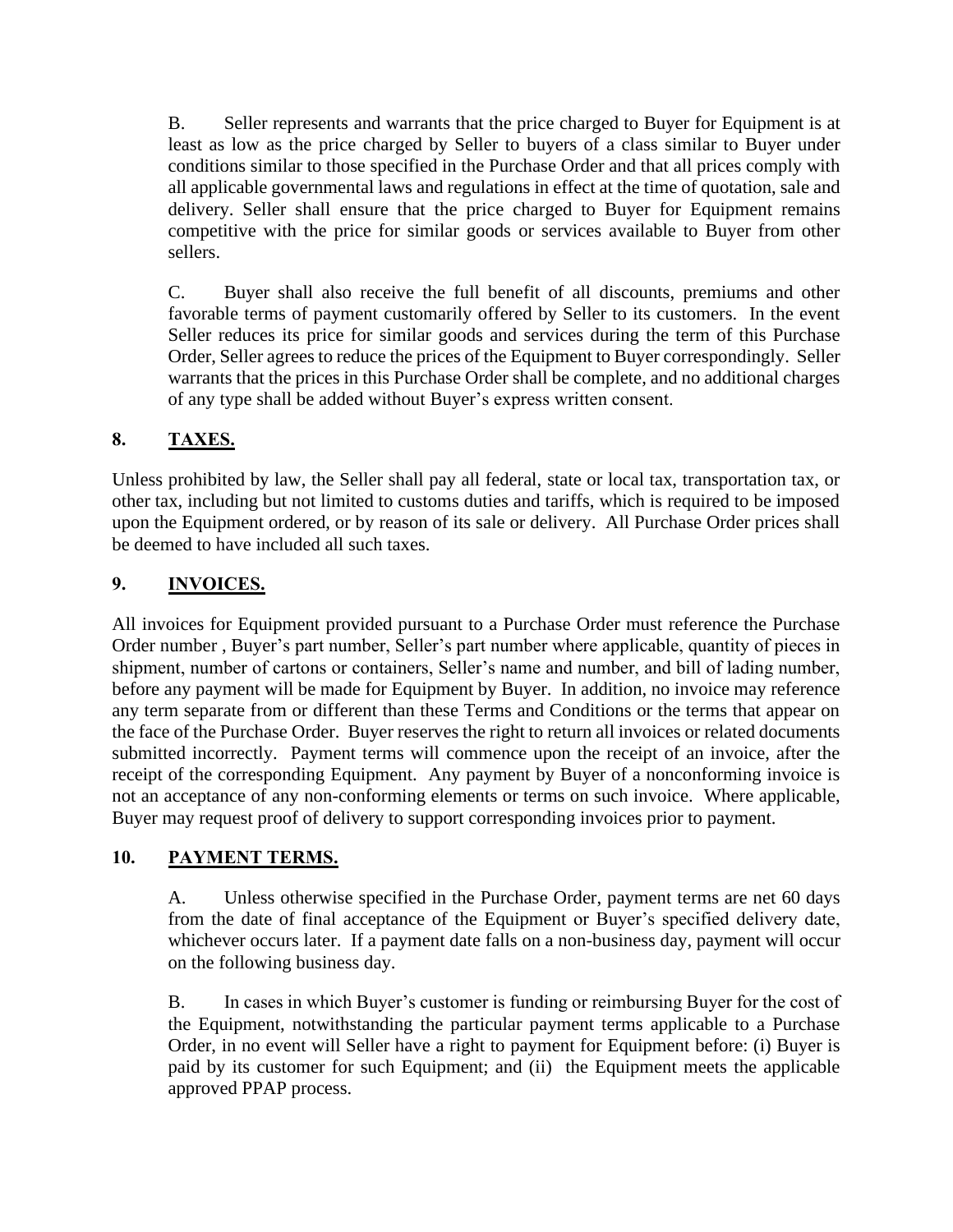#### **11. SETOFF AND RECOUPMENT.**

A. In addition to any right of setoff or recoupment allowed by law, all amounts due Seller, or any of its subsidiaries or affiliates shall be considered net of indebtedness or obligations of Seller, or any of its subsidiaries or affiliates, to Buyer or any of its subsidiaries or affiliates, and Buyer may setoff against or recoup from any amounts due or to become due from Seller, or any of its subsidiaries or affiliates to Buyer or any of its subsidiaries or affiliates however and whenever arising, including but not limited to the Buyer's attorneys' fees and costs of enforcement. In the event that Buyer or any of its subsidiaries or affiliates reasonably feels at risk, Buyer may withhold and recoup a corresponding amount due Seller or any of its subsidiaries or affiliates to protect against such risk.

B. If an obligation of Seller or any of its subsidiaries or affiliates to Buyer or any of its subsidiaries or affiliates is disputed, contingent or unliquidated, Buyer or any of its subsidiaries or affiliates may defer payment of all or any portion of the amount due until such obligation is resolved. Without limiting the generality of the foregoing and by way of example only, in the event of a bankruptcy of Seller, if the Purchase Order between Buyer and Seller has not been assumed, then Buyer may defer payment to Seller, via an administrative hold or otherwise, for the Equipment against potential rejection and other damages.

C. In the event of a Seller Insolvency (defined below), Buyer also may setoff, recoup, and/or withhold from amounts due Seller or any of its subsidiaries or affiliates any amounts that Seller is obligated to indemnify Buyer pursuant to this Purchase Order, regardless of whether such amounts become due before or after the filing of a petition for bankruptcy protection by Seller.

### **12. DOCUMENTATION.**

Packing slips (which shall accompany the Equipment), shipping documents and memos, ASN (Advanced Shipping Notice) documents, and bills of lading shall show the Purchase Order number, vendor, and item and reference numbers. Shipping documents shall be conveyed to Buyer, or as otherwise directed by Buyer, on the shipment date and must include the ASN, SID, Bill of Lading or Packing Slip numbers relating to each shipment. Value of the Equipment shall not be declared on shipments F.O.B. point of origin. For each international shipment, Seller shall include a customs valuation invoice (using the value set forth in the Purchase Order), with a master packing slip and shall furnish all other required export/import documents. Export and trade credits shall belong to Buyer. Seller shall furnish (i) all documents required to obtain export credits and customs drawbacks; (ii) certificates of origin of the materials and Equipment provided and the value added in each country; (iii) all NAFTA, AALA and other related documents; (iv) all required export licenses or authorizations; and (v) any other documents requested by Buyer or any of its customers. Seller warrants that the contents of such documents shall be true and accurate. Seller shall indemnify Buyer for any damages, including but not limited to duties, interest and penalties, arising from a false or inaccurate statement.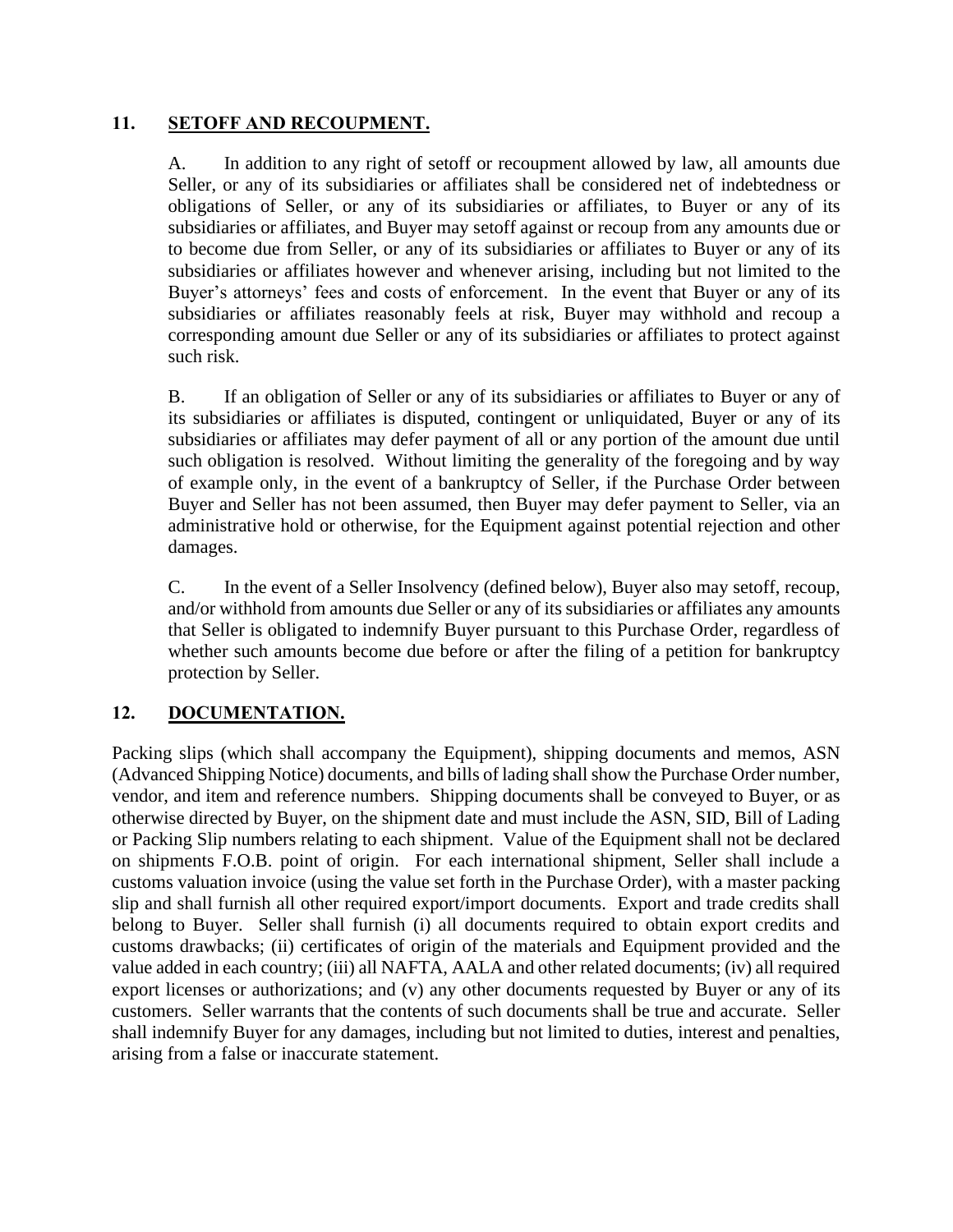### **13. TRANSPORTATION.**

The Equipment provided by Seller shall be properly packed, marked, loaded and shipped as required by this Purchase Order and by the transporting carrier. Unless Buyer instructs otherwise, the Equipment shall be shipped FOB Buyer's location (DDP according to Incoterms 2010), and shall be shipped in a manner that permits the lowest transportation rates to apply and adequately protects the quality of the Equipment. Seller shall reimburse Buyer for all expenses, including damage to the Equipment, incurred due to improper packing, marking, loading or routing. The risk of loss or damage in transit shall be upon Seller, except where shipment is by Buyer's vehicle, in which case the risk of loss or damage shall pass to Buyer upon completion of loading. Upon submission of proper invoices, Buyer shall process such invoices for payment. All cash discounts shall be computed from the date of receipt by Buyer of a final invoice or receipt of the Equipment, whichever occurs later. Cash discounts shall be based on the full amount of invoice, less freight charges and taxes if itemized separately on the invoice.

# **14. TECHNOLOGY AND LICENSES.**

A. All Equipment, including, but not limited to, any idea, invention, concept, design, prototype, product configuration, process, technique, procedure, system, plan, model, program, software or code, data, specification, drawings, diagram, flow chart, documentation, or the like that are created in the course of performing any Purchase Order and any associated intellectual property rights therein are the sole and exclusive property of Buyer. Seller agrees that all works of authorship created by Seller in connection with a Purchase Order are "works made for hire" on behalf of Buyer as that term is used in connection with the U.S. Copyright Act. The term "intellectual property" as used herein means all patents, patent applications, patentable subject matter, copyrights, copyrightable subject matter, work of authorship, derivative works, trademark, trade name, trade dress, trade secrets, know-how, and any other subject matter, material, or information that is considered by Buyer to be proprietary or confidential and/or that otherwise qualifies for protection under any law providing or creating intellectual property rights, including the Uniform Trade Secrets Act.

B. Seller hereby assigns to Buyer ownership of all right, title, and interest in the Equipment and any associated intellectual property created therein, and further agrees to cooperate with Buyer and to assist in the preparation and execution of all documents relating to any effort by or on behalf of Buyer to apply for, obtain, maintain, transfer, or enforce any intellectual property right related to the Equipment at the request and expense of Buyer.

C. Seller expressly warrants that the Equipment shall not incorporate any intellectual property (including copyright, patent, trade secret, mask work, or trademark rights) of any third party, and further agrees that Seller shall not disclose to Buyer any confidential information, including any trade secrets, of any third party.

D. Seller grants to Buyer an irrevocable, non-exclusive, royalty-free, worldwide license with the right to grant sublicenses to affiliates to use any technical information, know how, copyrights, and patents, or other intellectual property owned or controlled by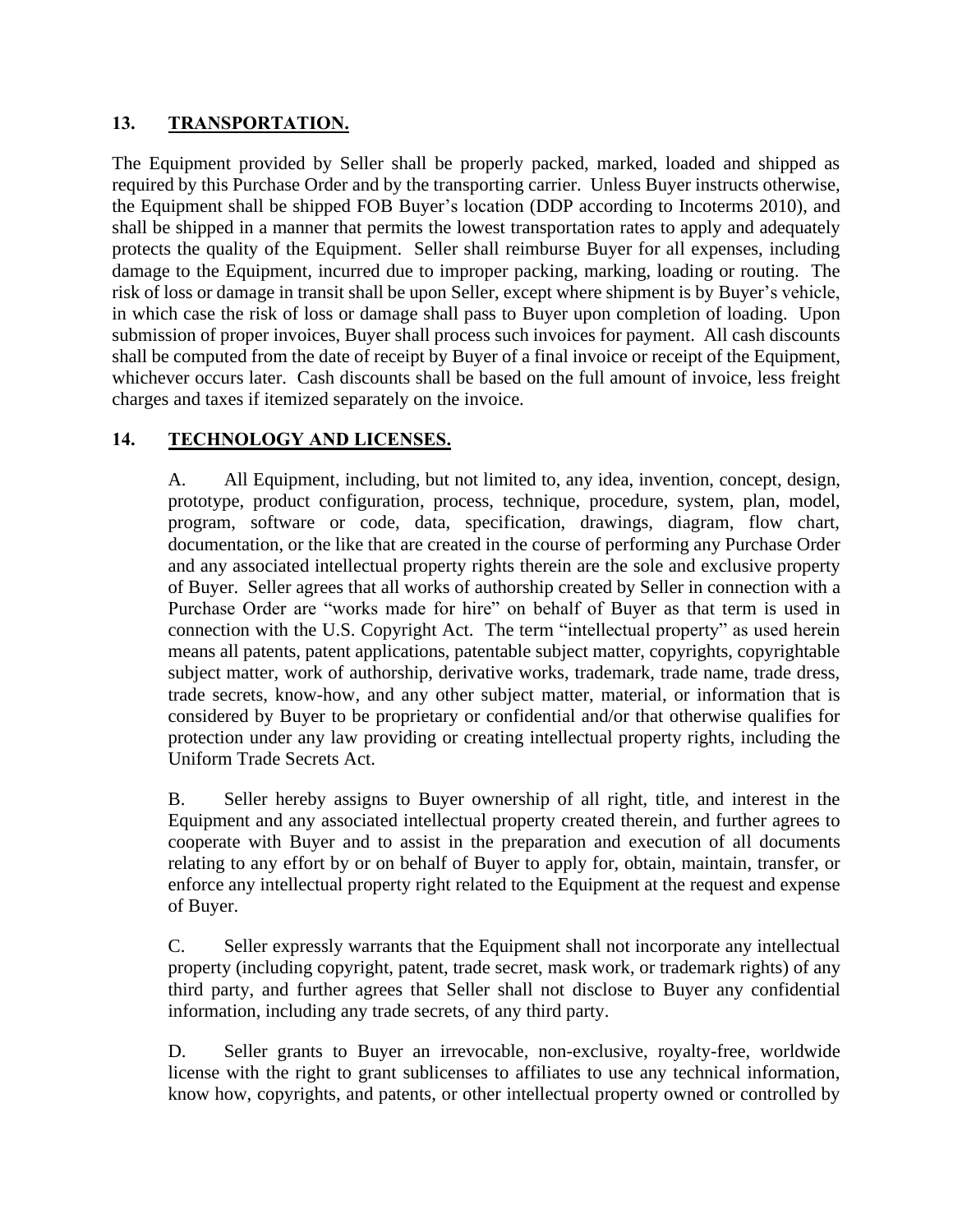Seller or its affiliates to use the Equipment and to: (i) produce products using the Equipment which Buyer may make, have made, use, sell, and import; and (ii) repair, rebuild, and make, or have made, replacement components for the Equipment. Such license shall be effective from the first delivery under a Purchase Order.

E. Seller expressly warrants that all Equipment will not and does not infringe any patent, trademark, copyright or other intellectual property of any third party. Seller (i) agrees to defend, hold harmless and indemnify Buyer and its customers against all claims, demands, losses, suits, damages, liability and expenses (including actual fees for attorneys, experts and consultants, settlement costs and judgments) arising out of any suit, claim or action for actual or alleged direct or contributory infringement of, or inducement to infringe, any United States or foreign patent, trademark, copyright or other proprietary right by reason of the manufacture, use or sale of products using the Equipment, including infringement arising out of compliance with specifications furnished by Buyer or for actual or alleged misuse or misappropriation of a trade secret resulting directly or indirectly from Seller's actions; and (ii) waives any claim against Buyer and its customers, including any hold-harmless or similar claim, whether known or unknown, contingent or latent, in any way related to a claim asserted against Seller or Buyer for infringement of any patent, trademark, copyright or other proprietary right, including claims arising out of compliance with specifications furnished by Buyer.

F. Seller shall ensure that any subcontractors to Seller have contracts with Seller in writing consistent with the terms of this Section to ensure that the protections required by Buyer from Seller are also received from subcontractors for the benefit of Buyer and Seller.

# **15. CONFIDENTIALITY.**

A. Seller acknowledges and agrees that it will be obligated to maintain the secrecy and confidentiality of all information disclosed by Buyer to Seller during the course of work under any Purchase Order ("Confidential Information"), including, but not limited to, any information regarding Buyer or its business or its customers, the existence and terms of any Request for Quotation or Purchase Order, and any drawings, specifications, or other documents prepared by either party in connection with any Request for Quotation or Purchase Order, and the features of all parts, equipment, tools, gauges, patterns, and other items furnished or disclosed to Seller by Buyer. Seller agrees that it will not disclose Confidential Information to or use Confidential Information with or for the benefit of itself or any third party without prior written authorization from Buyer. Seller also agrees to adopt measures to protect the secrecy and confidentiality of Confidential Information that are reasonable under the circumstances. Notwithstanding the foregoing, Seller may disclose portions of the Confidential Information to third parties if it is required for Seller to fulfill its obligations under a Purchase Order and if such third parties have agreed to conditions of confidentiality at least as stringent as those contained herein. Confidential Information shall not include any information that (a) was in the possession of Seller before receipt from Buyer; (b) is or becomes available to the public through no fault of Seller; or (c) is received by Seller in good faith from a third party having no duty of confidentiality to Buyer.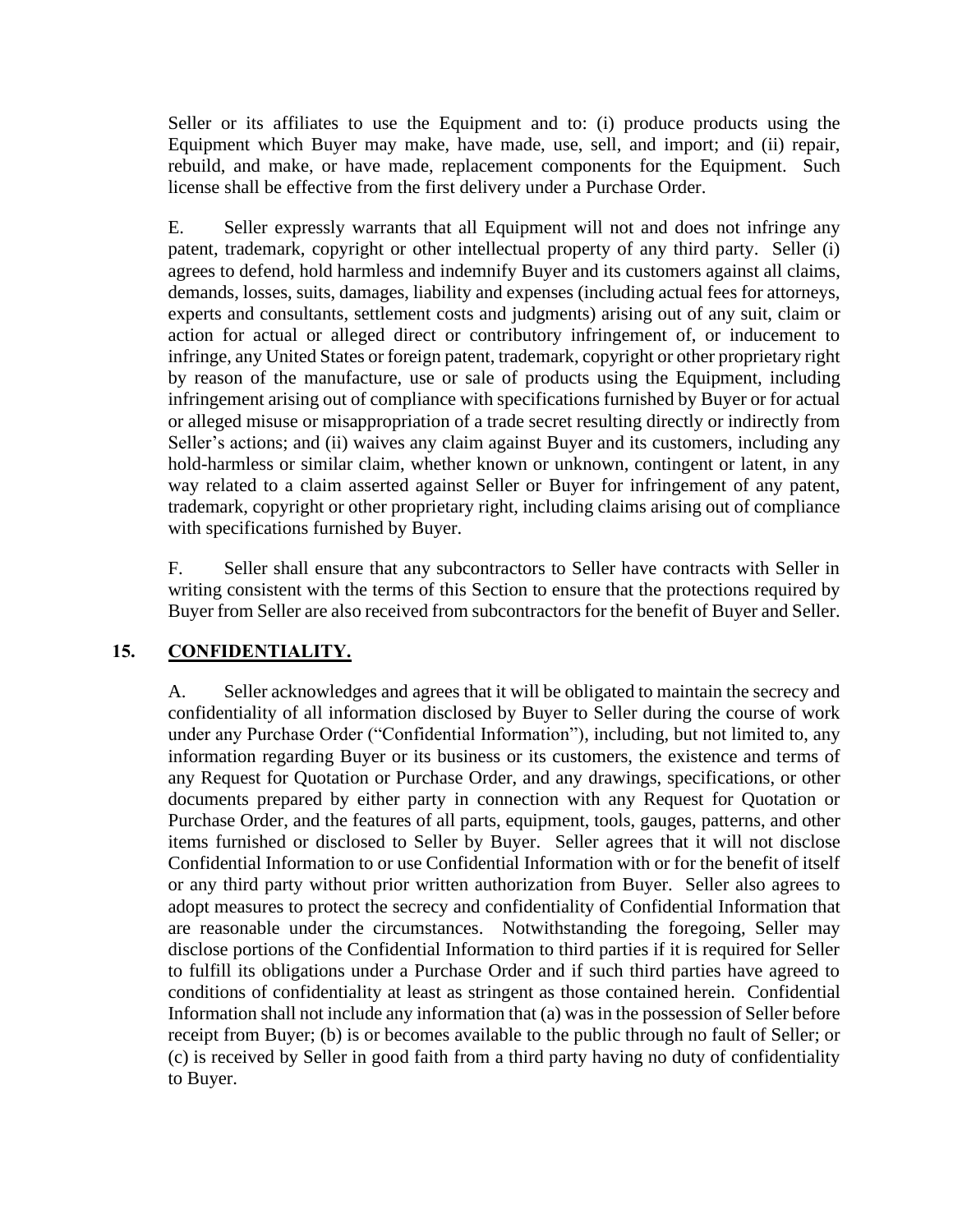B. The obligations of Seller with respect to Confidential Information shall remain in effect during the time that any Confidential Information is considered by Buyer to be secret or confidential or otherwise qualify for protection under the Uniform Trade Secrets Act. At the request of Buyer, Seller will return to Buyer all materials (in any form) that include, incorporate, or otherwise contain Confidential Information of Buyer.

C. Unless otherwise agreed in a Signed Writing, all information provided by Seller to Buyer in connection with each Purchase Order shall be disclosed on a non-confidential basis, and Buyer shall have no duty to maintain the secrecy or confidentiality of such information.

D. Seller shall not sell or dispose of, as scrap or otherwise, any completed or partially completed or defective Equipment manufactured hereunder without defacing or rendering such Equipment unsuitable for use.

E. The protections for Confidential Information under this Purchase Order shall be in addition to any protections to which Buyer is entitled under any separate nondisclosure and/or confidentiality agreement.

# **16. CHANGES.**

A. Buyer reserves the right at any time to direct changes, or cause Seller to make changes, to the Equipment under a Purchase Order including, but not limited to, changes in the design (including drawings and specifications), processing, methods of packaging and shipping and the date or place of delivery of the Equipment covered by the Purchase Order or to otherwise change the scope of the work covered by the Purchase Order including work with respect to such matters as inspection, testing or quality control, and Seller agrees to promptly make such changes. Any such changes shall be deemed not to affect the time for performance or cost under the Purchase Order unless (i) Seller provides Buyer with written notice of a claim for adjustment to time for performance or cost within ten (10) days after Buyer's notice to Seller of the change and (ii) after auditing such claim, Buyer determines that an adjustment (up or down) is appropriate. Any such claim by Seller for adjustment to time for performance or cost under a Purchase Order must be solely and directly the result of the change directed by Buyer and any notice of such claim shall be effective only if accompanied by all relevant information sufficient for Buyer to verify such claim. In addition, Buyer shall have the right to audit all relevant records, facilities, work or materials of Seller to verify any claim. Seller shall consider and advise Buyer of the impact of a design change on the system in which the Equipment covered by the Purchase Order is used. Nothing in this Section shall excuse Seller from performing under the Purchase Order as changed pending resolution of any claim by Seller for adjustment to time or cost.

B. Without the prior approval of Buyer on the face of a Purchase Order amendment or in a Signed Writing, Seller shall not make any changes to a Purchase Order or the Equipment covered by the Purchase Order, including, without limitation, changing (i) any third party supplier to Seller of services, raw materials or goods used by Seller in connection with its performance under the Purchase Order, (ii) the facility from which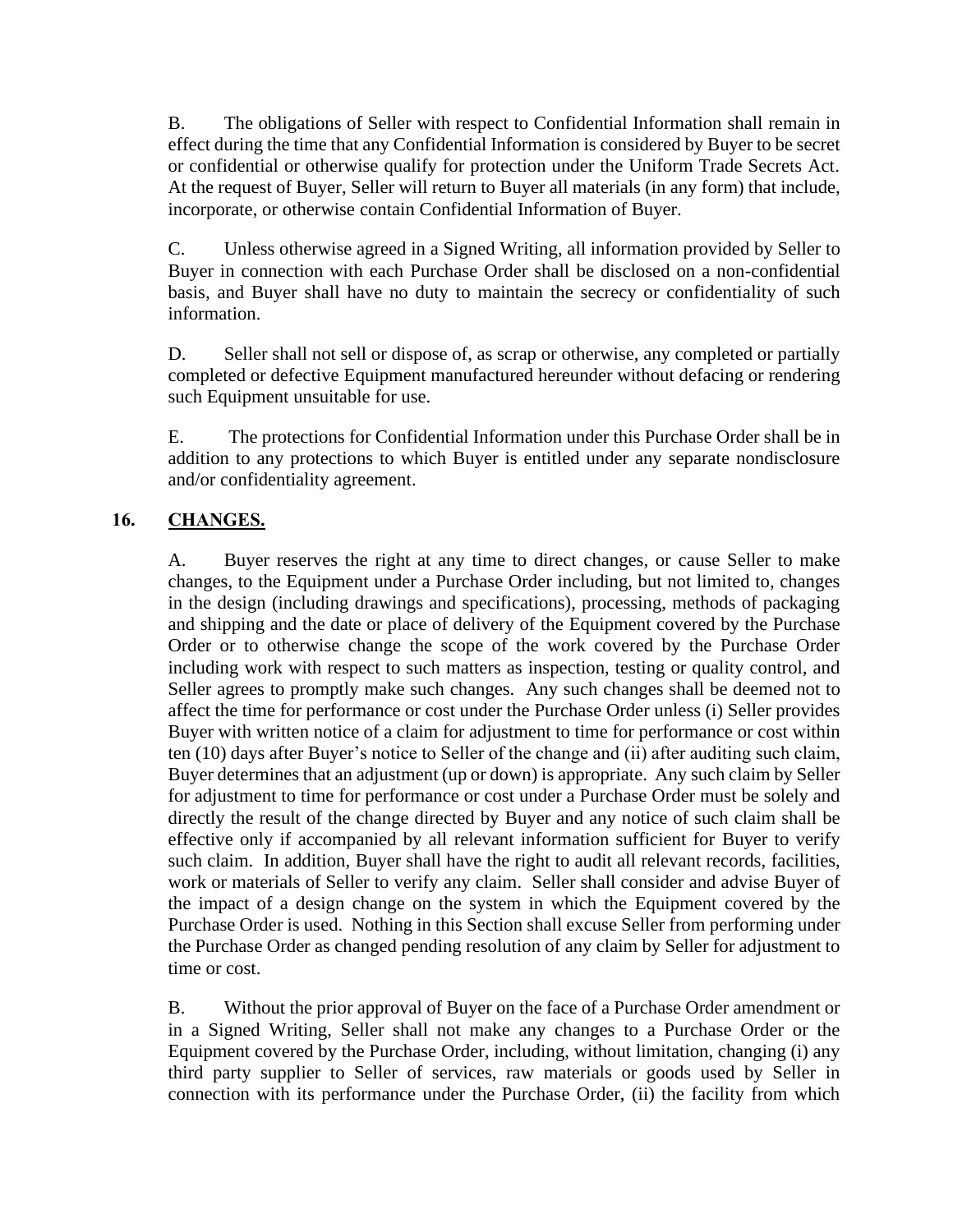Seller or such supplier operates, (iii) the price of any of the Equipment covered by the Purchase Order, (iv) the nature, type or quality of any services, raw materials or goods used by Seller or its suppliers in connection with the Purchase Order; (v) the fit, form, function, appearance, performance of any Equipment covered by the Purchase Order; or (vi) the production method, or any process or software used in the production or provision of any Equipment under the Purchase Order. To the extent required by Buyer's customers, all Equipment that is changed, and an products produced on such Equipment, must go through the PPAP approval process before it can be accepted by Buyer. Any changes by Seller to any Purchase Order or the Equipment covered by the Purchase Order without the prior approval by Buyer on the face of a Purchase Order amendment or in a Signed Writing shall constitute a breach of the Purchase Order.

## **17. CUSTOMER SUPPORT AND SERVICE PARTS.**

- A. Seller shall provide all necessary documentation and training for operation and maintenance of the Equipment. For the duration of the Warranty Period, Seller will provide customer support for Buyer's reasonable requests related to: (i) operation; (ii) maintenance; (iii) software updates; (iv) technical support and troubleshooting; and (v) such other issues as may reasonably be requested by Buyer. This provision shall not be construed to limit Buyer's remedies for any breach of this Purchase Order.
- B. Seller shall provide Buyer with a list of critical spare parts for the Equipment. In addition to obtaining spare parts from Seller, Buyer shall of the right to obtain spare parts from any third party. Following final acceptance of the Equipment, Seller will make available to Buyer replacement and service parts identified in the list of critical spare parts at costs that are reasonable in light of Seller's actual expense to manufacture or procure the replacement and service parts.

### **18. TOOLING - PROPERTY OF BUYER.**

A. The right, title and interest to all Equipment, materials, tools, jigs, dies, gauges, fixtures, molds, patterns, designs, drawings, specifications, spare parts, trial parts, ancillary products, items owned by Buyer and other items furnished by Buyer or its customers to Seller for use in manufacturing, or for which Seller is reimbursed by Buyer or its customers ("Buyer's Property"), shall be and remain the property of Buyer and/or its customers. Seller shall bear the risk of loss of and damage to such Buyer's Property. Seller will (i) properly house and maintain the Buyer's Property on Seller's premises; (ii) not use the Buyer's Property for any purpose other than for performance under the Purchase Order; (iii) prominently mark the Buyer's Property as property of Buyer; (iv) refrain from commingling the Buyer's Property with the property of Seller or with that of a third party; (v) adequately insure the Buyer's Property against loss or damage, including but not limited to maintaining full fire and extended coverage insurance for replacement value and naming Buyer as an additional insured; (vi) take reasonable steps to ensure that the Buyer's Property does not become subject to any liens or other claims; and (vii) not move the Buyer's Property to another location whether owned by Seller or a third party, without the prior written consent of Buyer.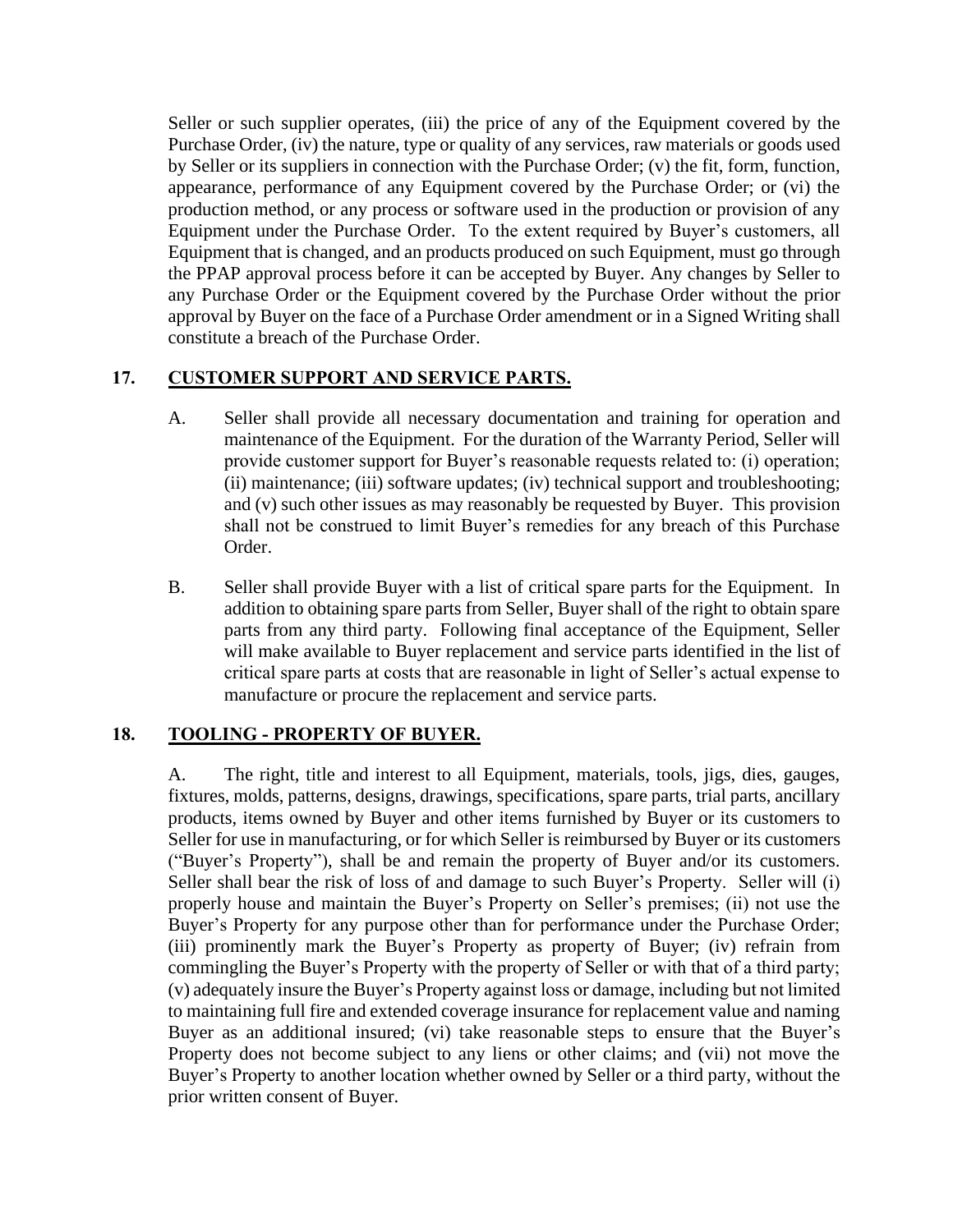B. Upon written request, Seller, at its expense, shall immediately deliver the Buyer's Property at Buyer's option F.O.B. carrier at Seller's facility (Ex Works Loaded according to Incoterms 2010) or FOB Buyer's premises (CIF Buyer Plant/Delivered Buyer Plant according to Incoterms 2010), and properly packed and marked in accordance with the requirements of the carrier and Buyer. Seller will cooperate with Buyer's removal of the Buyer's Property from Seller's premises, regardless of any actual or potential claims between Seller and Buyer, financial or otherwise. Buyer will have the right to enter Seller's premises at reasonable times to inspect the Buyer's Property and Seller's records pertaining thereto or to remove any of Buyer's Property.

C. Seller expressly waives and releases, and agrees not to file or otherwise assert or prosecute or suffer to permit any statutory, equitable or other liens, including but not limited to equitable or other liens, including but not limited to any molder liens, tool liens, builder liens and the like, that Seller has or might have on or in connection with the Buyer's Property for all work, including but not limited to, designing, manufacturing, improving, maintaining, servicing, using, assembling, fabricating or developing the Buyer's Property.

D. Seller hereby agrees to indemnify, defend and hold harmless Buyer from and against any loss, liabilities, costs, expenses, suits, actions, claims and all other obligations and proceedings, including without limitation all attorney's fees and all other costs of litigation that are in any way related to releasing, terminating or otherwise removing all such liens placed on the Buyer's Property. Seller will assign to Buyer any claims Seller has against third parties with respect to Buyer's Property. Seller shall assume all risk of death or injury to persons or damage to property arising from use of the Buyer's Property.

E. Unless otherwise agreed to in writing by Buyer, Seller at its own expense shall keep the Buyer's Property in good condition and repair, including repair necessitated by wear and tear and other usage by Seller. In the event that it becomes necessary, as determined by either Buyer or Seller, to replace the Buyer's Property due to normal use by the Seller, or otherwise, said replacement of Buyer's Property shall be at the sole expense of the Seller and said replacement Buyer's Property shall remain the property of the Buyer. Seller will pay personal property taxes for all Buyer's Property in Seller's possession or under Seller's control.

F. Seller shall not dispose of Buyer's Property without written approval from an authorized representative of Buyer's purchasing department.

G. Buyer does not guarantee the accuracy of any Buyer's Property or the availability or suitability of any Equipment or material furnished by it. Seller assumes sole responsibility for inspecting, testing and approving all Buyer's Property or other materials supplied by Buyer prior to any use by Seller. Seller agrees that it will comply with obligations hereunder to release Buyer's Property notwithstanding any offsetting claim that it may have against Buyer.

H. Seller acknowledges and agrees that (i) Buyer may not be the manufacturer of the Buyer's Property nor the manufacturer's agent nor a dealer therein; (ii) Buyer is bailing the Buyer's Property to Seller for Seller's benefit; and (iii) Seller has inspected the Buyer's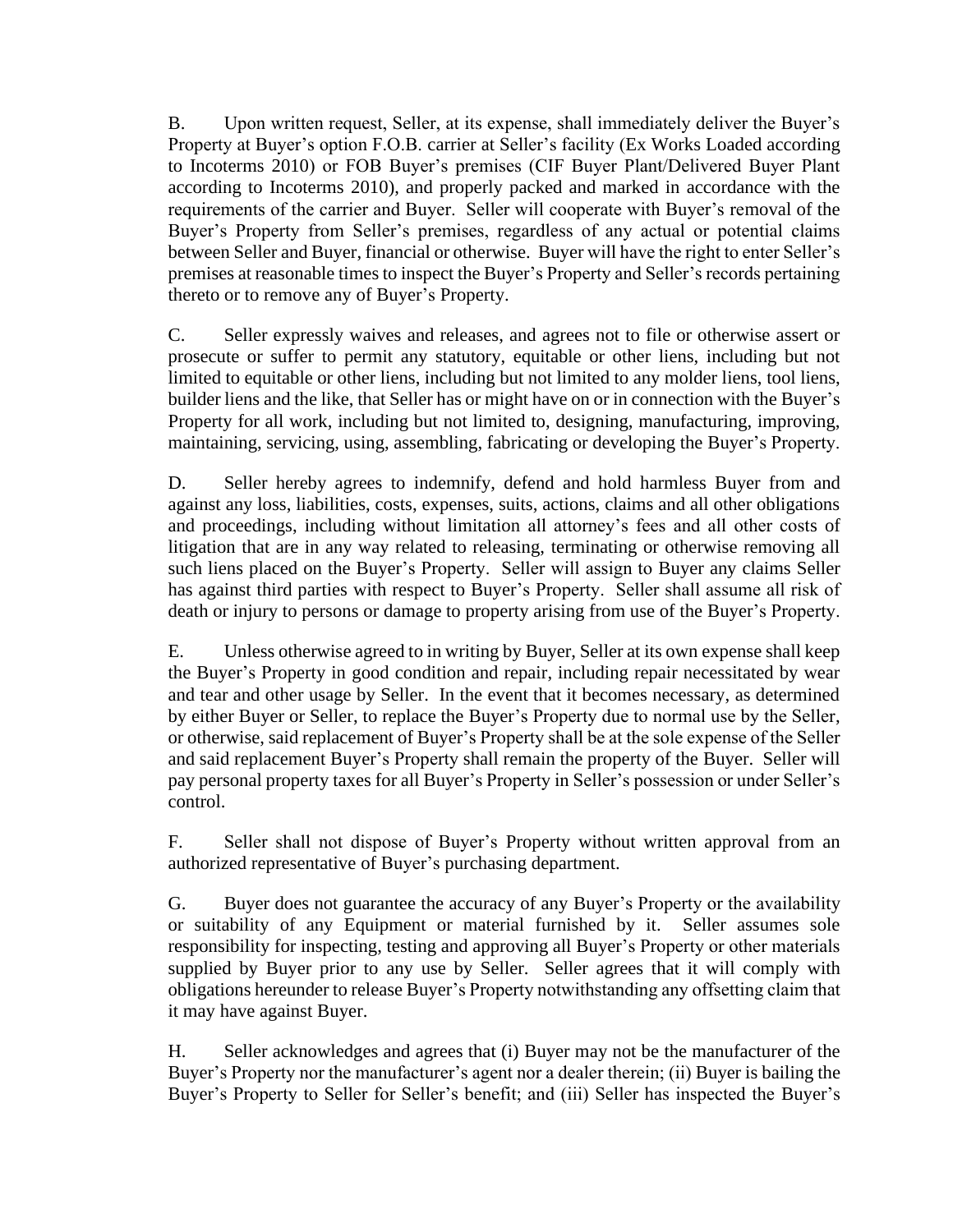Property and is satisfied that the Buyer's Property is suitable and fit for its purposes, and (iv) BUYER HAS NOT MADE AND DOES NOT MAKE ANY WARRANTY OR REPRESENTATION WHATSOEVER, EITHER EXPRESS OF IMPLIED, AS TO THE FITNESS, CONDITION, MERCHANTABILITY, DESIGN OR OPERATION OF THE BUYER'S PROPERTY OR ITS FITNESS FOR ANY PARTICULAR PURPOSE. Buyer shall not be liable to Seller for any loss, damage, injury or expense of any kind or nature caused, directly or indirectly, by the Buyer's Property, including, without limitation, its use or maintenance, or its repair, service or adjustment, or by any interruption of service or for any loss of business whatsoever or howsoever caused, including, without limitation any anticipatory damages, loss of profits or any other indirect, special or consequential damages.

I. Seller authorizes Buyer to file a UCC-1 financing statement or similar document with the appropriate filing authority to give notice of Buyer's ownership interest in the Buyer's Property. Failure to file a financing statement will not alter or amend Buyer's ownership rights to the Buyer's Property Seller shall provide Buyer, upon Buyer's request, with a written inventory of all Buyer's Property.

# **19. US C-TPAT (U.S. CUSTOMS SERVICE'S CUSTOMS TRADE PARTNERSHIP AGAINST TERRORISM).**

For Seller's Equipment to be imported into the United States, Seller shall accept, implement and comply with all applicable recommendations or requirements of the United States Customs and Board Protection Service's Customs Trade Partnership Against Terrorism ("C-TPAT") initiative ( [https://www.cbp.gov/border-security/ports-entry/cargo-security/ctpat/\)](https://www.cbp.gov/border-security/ports-entry/cargo-security/ctpat/). At Buyer's or the Customs and Board Protection Service's request, Seller shall certify in writing its acceptance, implementation and compliance with the C-TPAT and any accompanying recommendation and guidelines. Seller shall indemnify and hold Buyer harmless from and against any liability, claims, demands or expenses (including attorney's or other professional fees) arising from or relating to Seller's not accepting, implementing or complying with C-TPAT.

# **20. FAIR LABOR STANDARDS.**

Seller hereby agrees to comply with all applicable requirements of Sections 6.7 and 12 of the Fair Labor Standards Act, 29 USC §§ 201 et seq. in the performance of work under any Purchase Order, and with all applicable regulations and orders issued under Section 14 thereof.

# <span id="page-11-0"></span>**21. FEDERAL ACQUISITION REGULATION FLOWDOWN.**

If this Purchase Order is issued in support of a U.S. Government prime contract or subcontract, the flowdown Federal Acquisition Regulation ("FAR") clauses and any applicable agency supplements thereto, as applicable, are incorporated herein by reference. Without limiting the generality of the foregoing, Seller shall comply with the following clauses relating to contracts with the U.S. Government: (i) the Equal Opportunity clause, 41 CFR 60-1.4; (ii) the Affirmative Action for Disabled Veterans & Veterans of the Vietnam Era clause, 41 CFR 60-250.4; (iii) the Affirmative Action for Handicapped Workers clause, 41 CFR 60-741.4; (iv) Executive Order 13201; and (v) FAR regulations.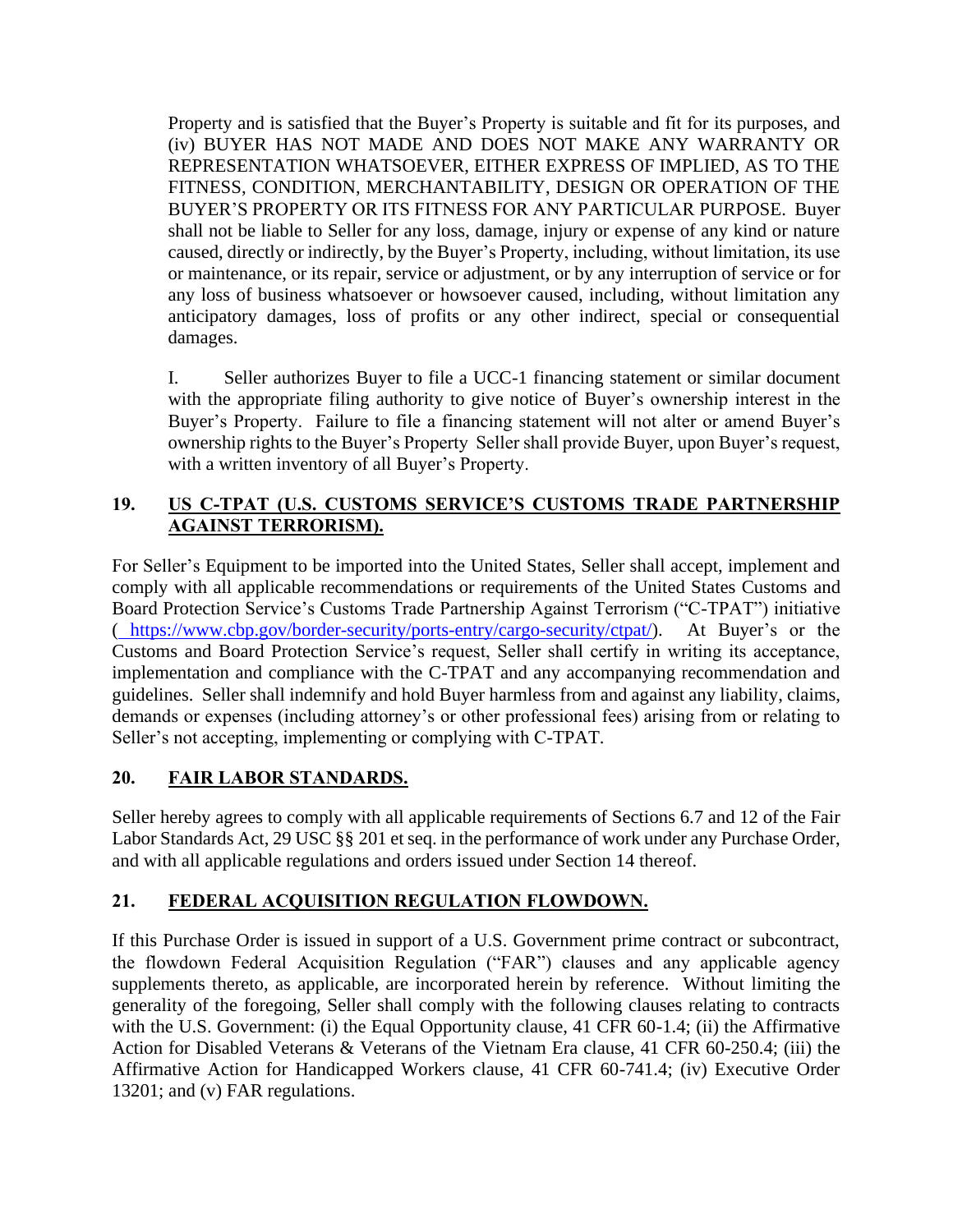#### **22. COMPLIANCE WITH LAWS; TOXIC SUBSTANCES; OSHA.**

A. Seller shall comply with all applicable laws, rules, regulations, orders, conventions, or standards enacted by the United States of America that regulate the manufacture, labeling, transportation, licensing, approval or certification of products or services, including but not limited to, those relating to environmental matters, data protection and privacy, wages, hours and conditions of employment, subcontractor selection, discrimination, occupational health/safety and motor vehicle safety, and each Purchase Order shall be deemed to incorporate by reference all the clauses required by the provisions of said laws, Purchase Orders, rules, regulations and ordinances. Among other things, Seller agrees to comply with the Occupational Safety & Health Act, 29 U.S.C. §§651 et seq. and the Toxic Substance Control Act, 15 U.S.C. §§2601 et seq.

B. All purchased materials used in manufacture of the Equipment shall satisfy current governmental and safety constraints on restricted, toxic and hazardous materials as well as environmental, electrical and electromagnetic considerations applicable to the country of manufacture and sale. Prior to shipment, Seller will furnish applicable Material Safety Data Sheets as well as information on the safe use and hazards associated with use of the Equipment. Seller must be in compliance with ISO14001 and IATF 16949 or their successors, as amended from time to time. Seller further represents and warrants that neither it nor any of its subcontractors will utilize child, slave, prisoner or any other form of forced or involuntary labor, or engage in corrupt business practices, in the supply of the Equipment under this Purchase Order. At Buyer's request, Seller shall certify in writing its compliance with the foregoing.

C. Seller shall indemnify and hold Buyer harmless from and against any liability claims, demands or expenses (including, without limitation, attorneys' or other professional fees) arising out of or in connection with Seller's non-compliance with the provisions of this Sectio[n21.](#page-11-0)

# **23. INSURANCE.**

In addition to all other insurance coverage required by applicable law, Seller shall maintain insurance, at its own expense, in amounts acceptable to Buyer and that such insurance will adequately protect Buyer against all damages, liabilities, claims, losses and expenses (including attorney's fees). In particular, Seller shall provide workers' compensation, automobile and comprehensive general liability insurance, including coverage for contractual liability, products liability and completed operations, in the following amounts and coverages: (a) General liability insurance with limits of \$1 million per occurrence and \$2 million general aggregate; (b) Employment practices liability insurance with a limit of no less than \$1m; (c) Commercial automobile liability with limits no less than a \$1 million, combined single limit; (d) Workers' compensation insurance in the statutory amount / with Employers Liability limits of \$1 million; and (e) Excess/umbrella coverage of \$5 million per occurrence applying over the primary commercial general liability, auto liability, and employer's liability coverages. Seller agrees that such insurance will adequately protect Buyer against such damages, liabilities, claims, losses and expenses (including attorney's fees). Seller agrees to submit certificates of insurance, evidencing its insurance coverage when requested by Buyer. Seller will name Buyer as an additional insured on all policies specified above, indicating Sellers policies shall be primary and not contributory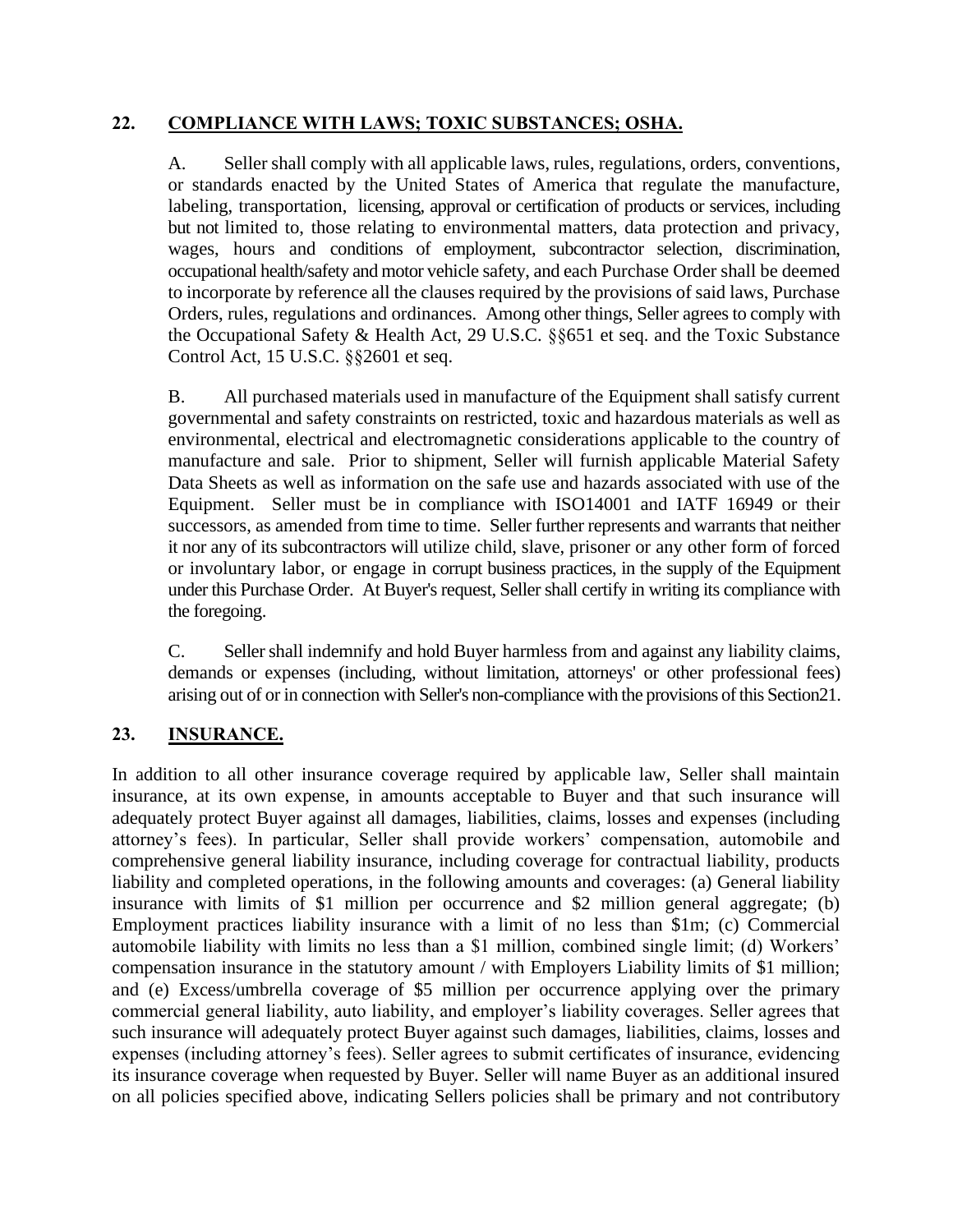with any coverage carried by Buyer, with the exception of workers' compensation insurance policies.

## **24. INDEMNIFICATION.**

A. Seller shall indemnify and hold harmless Buyer and its affiliated companies, their directors, officers, employees, invitees, agents and customers ("Indemnitees") from and against all liability, demands, claims, losses, costs, actions, judgments, fines, penalties, damages and expenses, including reasonable attorney's fees (collectively, "Liabilities") incurred by Indemnitees by reason of or on account of any breach of this Purchase Order, warranty claims, product recall claims, product liability claims, injuries to persons, including death, or damage to property caused by Seller, its employees, agents, subcontractors, or in any way attributable to the performance of Seller, its employees, agents, or invitees; provided, however, that Seller's obligation to indemnify Buyer shall not apply to any Liabilities solely arising from Buyer's negligence. Seller waives the application of the doctrine of comparative negligence and other doctrines that may otherwise allocate the liability covered by Seller's indemnity. This indemnification obligation shall be in addition to Seller's warranty obligations.

B. Within a reasonable time of becoming aware of any actual or potential Liabilities, Buyer shall notify Seller. Seller, at Buyer's option and at Seller's expense, will undertake defense of such actual or potential Liabilities through counsel approved by Buyer. Provided, however, that Seller shall first obtain authorization from Buyer before settlement is made of the actual or potential Liabilities if the terms of such settlement could materially adversely affect Buyer, including any terms which admit the existence of a defect in Equipment or a failure of Buyer to fully and faithfully perform its obligations. In the alternative, Buyer may elect to undertake defense of such Liabilities to the extent it is asserted against Buyer, and Seller shall reimburse Buyer on a monthly basis for all expenses, attorney fees, and other costs incurred by Buyer.

### **25. SELLER FINANCIAL AND OPERATIONAL CONDITION.**

A. Seller represents and warrants to Buyer as of the date of the Purchase Order (which representations and warranties shall be deemed repeated at the time of each delivery under the Purchase Order) that: (i) it is not insolvent and is paying all debts as they become due; (ii) that it is in compliance with all loan covenants and other obligations; (iii) all financial information provided by Seller to Buyer concerning Seller is true and accurate; (iv) such financial information fairly represents Seller's financial condition; and (v) all financial statements of Seller have been prepared in accordance with generally accepted accounting principles, uniformly and consistently applied.

B. Upon Buyer's request, Seller shall provide copies of its quarterly and/or annual financial statements. Seller shall permit Buyer and its representatives to review Seller's books and records concerning compliance with a Purchase Order and Seller's overall financial condition, and Seller also shall provide Buyer with full and complete access to all such books and records for such purpose. Seller agrees that, if Seller experiences any delivery or operational problems, Buyer may, but is not required to, designate a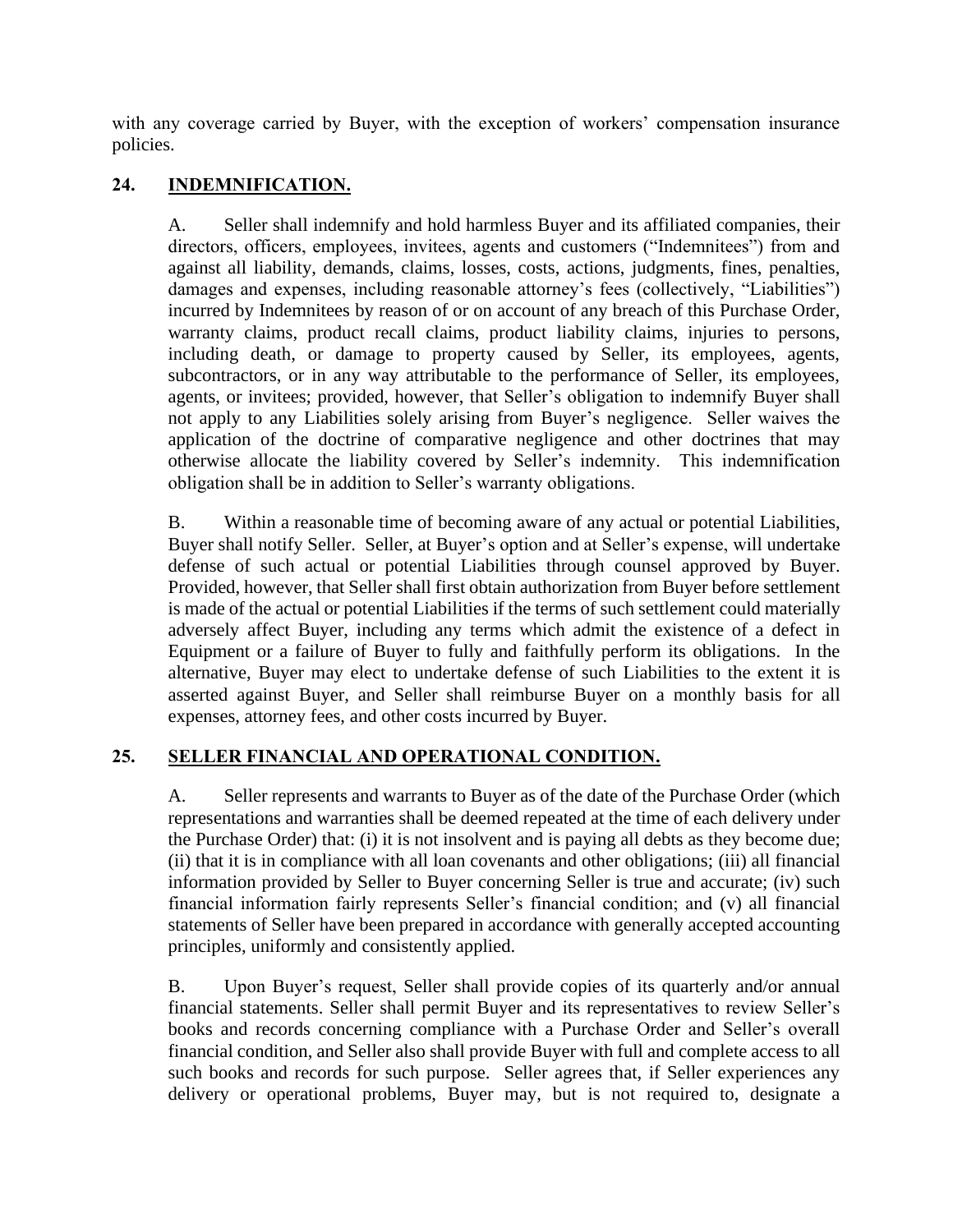representative to be present in Seller's applicable facility to observe Seller's operations. Seller agrees that, if Buyer provides to Seller any accommodations (financial or other, including providing designated representatives as set forth above) that are necessary for Seller to fulfill its obligations under a Purchase Order, Seller shall reimburse Buyer for all costs, including attorneys' and other professionals' fees, incurred by Buyer in connection with such accommodations and shall grant a right of access to Buyer to use Seller's premises, machinery, equipment and other property necessary for the production of Equipment covered by such Purchase Order (and a lien to secure the access right) under an access and security agreement. Additionally, Seller agrees to provide prompt written notice to Buyer of any impending or threatened insolvency of the Seller.

# **26. SELLER INSOLVENCY.**

Buyer may immediately terminate each Purchase Order without any liability of Buyer to Seller upon the occurrence of any of the following or any other similar or comparable event (each, a "Seller Insolvency"): (i) insolvency of Seller; (ii) Seller's inability to promptly provide Buyer with adequate and reasonable assurance of Seller's financial capability to perform timely any of Seller's obligations under any Purchase Order; (iii) filing of a voluntary petition in bankruptcy by Seller; (iv) filing of an involuntary petition in bankruptcy against Seller; (v) appointment of a receiver or trustee for Seller; or (vi) execution of an assignment for the benefit of creditors of Seller. Seller shall reimburse Buyer for all costs incurred by Buyer in connection with a Seller Insolvency, including, but not limited to, all attorneys' fees and other professional fees.

# **27. RIGHTS OF ENTRY, RECLAMATION, AND INSPECTION.**

Buyer shall have the right to enter Seller's facility during normal business hours or, in the event of a Seller shutdown, at reasonable times, to inspect the facility, Equipment, materials and any property of Buyer covered by each Purchase Order and, without the necessity of a Purchase Order, may enter upon Seller's property and remove property belonging to Buyer or any customer of Buyer, including, without limitation, Buyer's Property and other goods and inventory that has been or is agreed to be sold to Buyer under the Purchase Order. Buyer's inspection of the Equipment, whether during manufacture, prior to delivery or within a reasonable time after delivery, shall not constitute acceptance of any work in process or finished Equipment.

# **28. AUDIT RIGHTS.**

Buyer and its customers shall have the right at any reasonable time to examine all relevant documents, records, materials, tooling and equipment in the possession or under the control of Seller relating to any of Seller's obligations under this Purchase Order or any other Purchase Order. Seller agrees to reasonably cooperate in any such audit request by the Buyer. Seller shall maintain all relevant books and records relating to a Purchase Order for a period of five years after delivery of the Equipment or completion of services hereunder.

# **29. TERMINATION FOR DEFAULT.**

Buyer reserves the right to terminate immediately all or any part of each Purchase Order, without any liability of Buyer to Seller, in the event of any default by Seller. The following are causes, among others, allowing Buyer to terminate the Purchase Order: (i) if Seller repudiates, breaches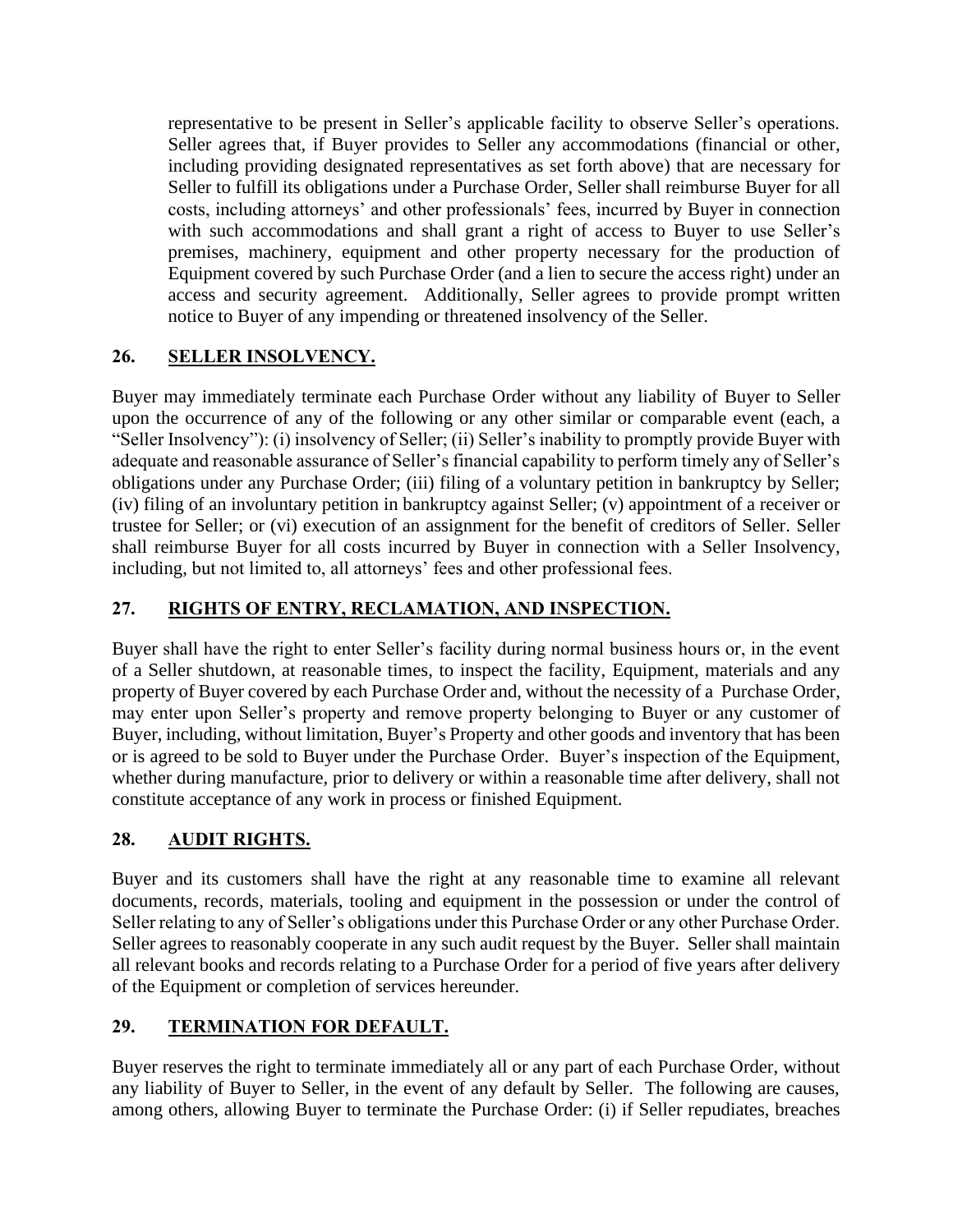or threatens to breach any of the terms of the Purchase Order, including, without limitation, Seller's warranties; (ii) if Seller fails to perform or deliver the Equipment as specified by Buyer; (iii) if Seller fails to provide Buyer with adequate and reasonable assurance of Seller's ability to perform timely any of Seller's obligations under any Purchase Order, including, without limitation, delivery of the Equipment; or (iv) if Buyer terminates for breach any other Purchase Order issued by Buyer to Seller in accordance with the terms of such Purchase Order (whether or not such other Purchase Order is related to the Purchase Order). In the event of a termination for default, Buyer shall be entitled to recover from Seller, among other things, all costs incurred by Buyer in purchasing substitute Equipment from an alternative supplier.

# <span id="page-15-0"></span>**30. TERMINATION FOR CHANGE OF CONTROL.**

In addition to its other remedies, Buyer may, at its option, terminate this Purchase Order without any liability to Seller, for a change of control of Seller. A change of control of Seller includes: (a) the sale, lease or exchange of a substantial portion of Seller's assets used for the production of the Equipment, or the entrance into an agreement by Seller regarding the same; (b) the sale or exchange of more than 20% of Seller's stock or other ownership interest (or of such other amount as would result in a change of control of Seller), or the entrance into an agreement regarding the same; or (c) the execution of a voting or other agreement providing a person or entity with control of Seller or control of more than 20% of Seller's stock or other ownership interest (or of such other amount as would result in a change of control of Seller). Seller shall notify Buyer promptly in writing in the event of the earlier of (i) the entrance into an agreement, or (ii) the occurrence of an event described above in this Section. In the event of a termination pursuant to this Section [30,](#page-15-0) Buyer shall give Seller written notice of the termination at least thirty (30) days prior to the effective termination date.

# **31. TERMINATION FOR CONVENIENCE.**

In addition to any other right of Buyer to terminate a Purchase Order, Buyer may at its option, immediately terminate all or any part of the Purchase Order at any time and for any reason by giving written notice to Seller.

# **32. TERMINATION CLAIMS.**

A. Upon receipt of notice of termination, Seller, unless otherwise directed in writing by Buyer, shall (i) terminate immediately all work under the Purchase Order; (ii) transfer title and deliver to Buyer the usable and merchantable finished Equipment, work in process, and raw materials/components that Seller produced or acquired in accordance with the Purchase Order and which Seller cannot use in producing equipment for itself or for others; (iii) settle all claims by subcontractors approved by Buyer on the face of a Purchase Order or Purchase Order amendment or in a Signed Writing, if any, for reasonable actual costs that are rendered unrecoverable by such termination; (iv) take actions reasonably necessary to protect property in Seller's possession in which Buyer has an interest; and (v) upon Buyer's request, cooperate with Buyer in effecting the resourcing of the Equipment covered by the Purchase Order to an alternative supplier designated by Buyer.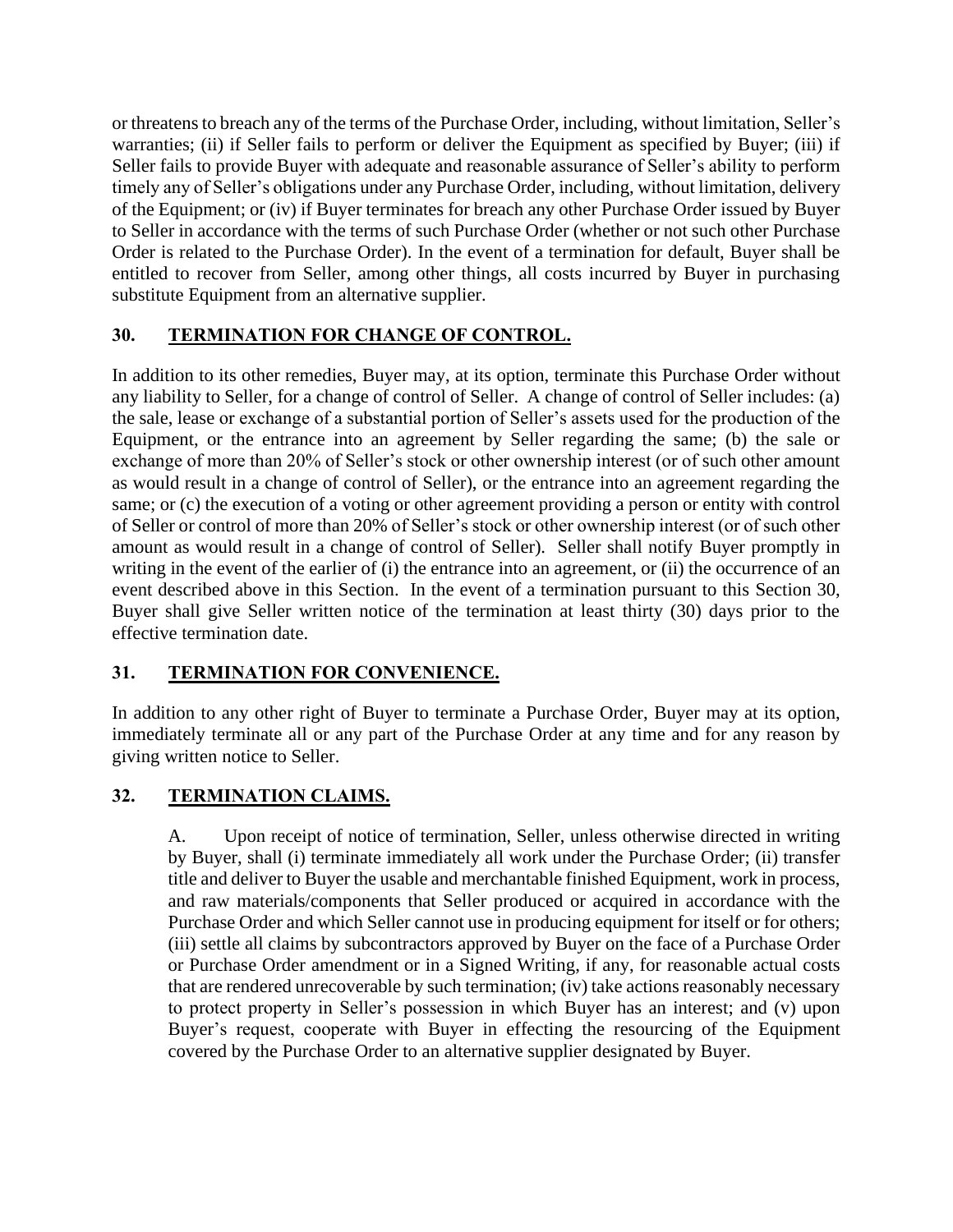B. Upon termination of any Purchase Order by Buyer for change in control or for convenience, Buyer shall pay to Seller the following amounts without duplication: (i) the Purchase Order price for all finished and completed Equipment that conforms to the requirements of the Purchase Order and not previously paid for; (ii) Seller's reasonable actual cost of the usable and merchantable work in process and raw materials/components transferred to Buyer in accordance with subsection A hereof; (iii) Seller's reasonable actual cost of settling claims for the obligations Seller would have had to the subcontractors approved by Buyer on the face of a Purchase Order or Purchase Order amendment or in a Signed Writing in the absence of termination, and (iv) Seller's reasonable actual cost of carrying out its obligations under subsections A(iii) and A(iv).

C. Upon termination for default, Seller shall not be entitled to any further payments by Buyer.

D. Except as expressly set forth in this Section, Buyer shall not be liable for and shall not be required to make payments to Seller, directly or on account of claims by Seller's subcontractors, for any other alleged losses or costs, whether denominated as loss of anticipated profit, unabsorbed overhead, interest on claims, product development and engineering costs, facilities and equipment rearrangement costs or rental, unamortized depreciation costs, ancillary exit charges (including, but not limited to, costs of riggers, warehousing, premium manufacturing costs, loading of trucks or other standard business procedures related to transitioning production to an alternative supplier), or general and administrative burden charges resulting from termination of the Purchase Order or otherwise. Notwithstanding anything to the contrary, Buyer's obligation to Seller upon termination shall not exceed the obligation Buyer would have had to Seller in the absence of termination.

E. Within thirty (30) days after the effective date of termination for change in control or for convenience, Seller shall furnish to Buyer its termination claim, together with all supporting data which shall consist exclusively of the items of Buyer's obligation to Seller that are listed in this Purchase Order. Buyer may audit Seller's records before or after payment to verify amounts requested in Seller's termination claim.

# **33. TRANSITION OF SUPPLY.**

Upon the termination of any Purchase Order for whatever reason, Seller agrees to take all actions necessary in order to ensure that there is no interruption in the supply of the Equipment to Buyer. Among other things, Seller agrees to take such actions as may be reasonably required by Buyer to accomplish the transition from Seller to an alternative seller, including, without limitation the following: (a) Seller shall provide all notices necessary or desirable for Buyer to resource the Purchase Order to an alternative seller; (b) Seller shall provide to Buyer all tooling and any other property furnished by or belonging to Buyer or any of Buyer's customers in as good a condition as when received by Seller, reasonable wear and tear excepted; (c) Buyer and the alternative seller reserve the right to access and actively participate during the disconnect or disassemble process for the Buyer's Property, and the location, time and date of the exit shall be mutually agreeable between the Buyer and Seller; and (d) Seller shall, at Buyer's option: (i) assign to Buyer any or all supply contracts or Purchase Orders for raw material or components relating to the Purchase Order;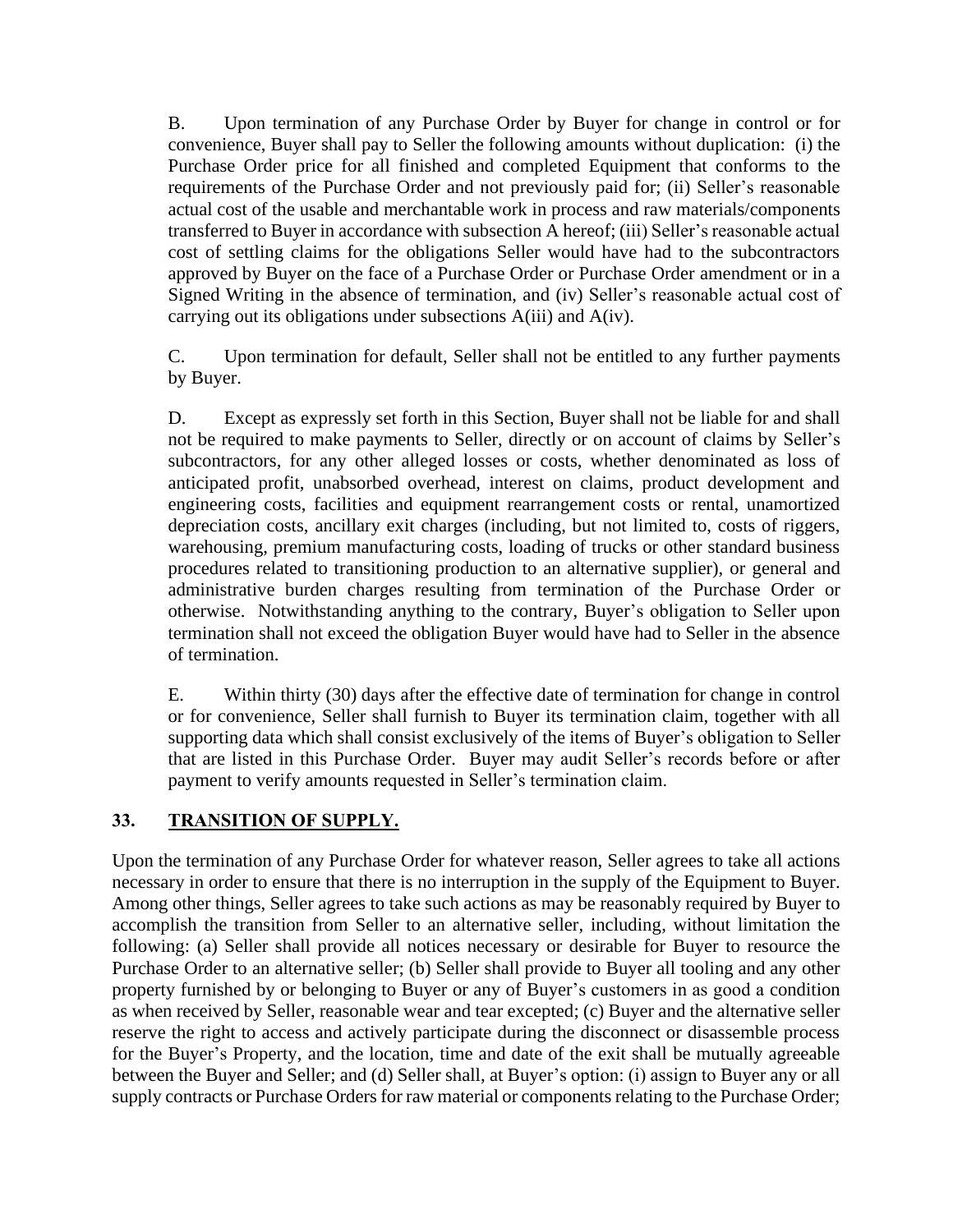(ii) sell to Buyer, at Seller's cost any or all perishable tooling and Equipment inventory relating to the Purchase Order; and/or (iii) sell to Buyer any of Seller's property relating to the Purchase Order, at a price equal to the unamortized portion of the cost of such items less any amounts Buyer previously has paid to Seller for the cost of such items. Seller shall provide documentation supporting the original cost of any unamortized items. The term "alternative seller" expressly includes, but is not limited to, a Buyer-owned facility.

## **34. NO TERMINATION RIGHT BY SELLER.**

Seller has no right to terminate any Purchase Order without the written consent of Buyer.

### **35. FORCE MAJEURE.**

A. Any delay or failure of either party to perform its obligations shall be excused if it is caused by an extraordinary and unforeseeable event beyond the control of the nonperforming party and without the nonperforming party's fault or negligence, such as acts of God, fires, floods, windstorms, explosions, riots, natural disasters, wars and sabotage. Written notice of such delay, including the anticipated duration of the delay, must be given by the nonperforming party within two (2) days of the event. During the period of any delay or failure to perform by Seller, Buyer, at its option, may purchase Equipment from other sources, without liability to Buyer, or cause Seller to provide the Equipment from other sources in quantities and at times requested by Buyer and at the price set forth in this Purchase Order. If requested by Buyer, Seller shall, within five (5) days of such request, provide adequate assurance that the delay will not exceed such period of time as Buyer deems appropriate. If the delay lasts more than the time period specified by Buyer, or Seller does not provide adequate assurance that the delay will cease within such time period, Buyer may, among its other remedies, immediately cancel this Purchase Order, without liability. Additionally, Seller shall reimburse Buyer for any increase in price that Buyer is required to pay to a substitute supplier in order to obtain the Equipment.

B. If a force majeure event continues for longer than five (5) calendar days, then Buyer, at its sole option, may terminate any Purchase Order affected thereby in whole or in part without any obligation or liability except that Buyer is still responsible for payment for the Equipment that has been delivered to and accepted by Buyer prior to Force Majeure notice receipt. Seller acknowledges and agrees that the following will not excuse performance by Seller under theories of force majeure, commercial impracticability or otherwise and Seller expressly assumes these risks: (i) change in cost or availability of materials, components or services based on market conditions, supplier actions or contract disputes; (ii) failure of Seller's internal business systems related to the proper processing of date information that results in any defect or failure in products or services, deliveries, or any other aspect of performance by Seller or its subcontractors.

C. Buyer may cancel any Purchase Order at any time prior to delivery or performance if its business is interrupted for reasons beyond Buyer's reasonable control. Buyer shall give prompt notice of such cancellation to Seller.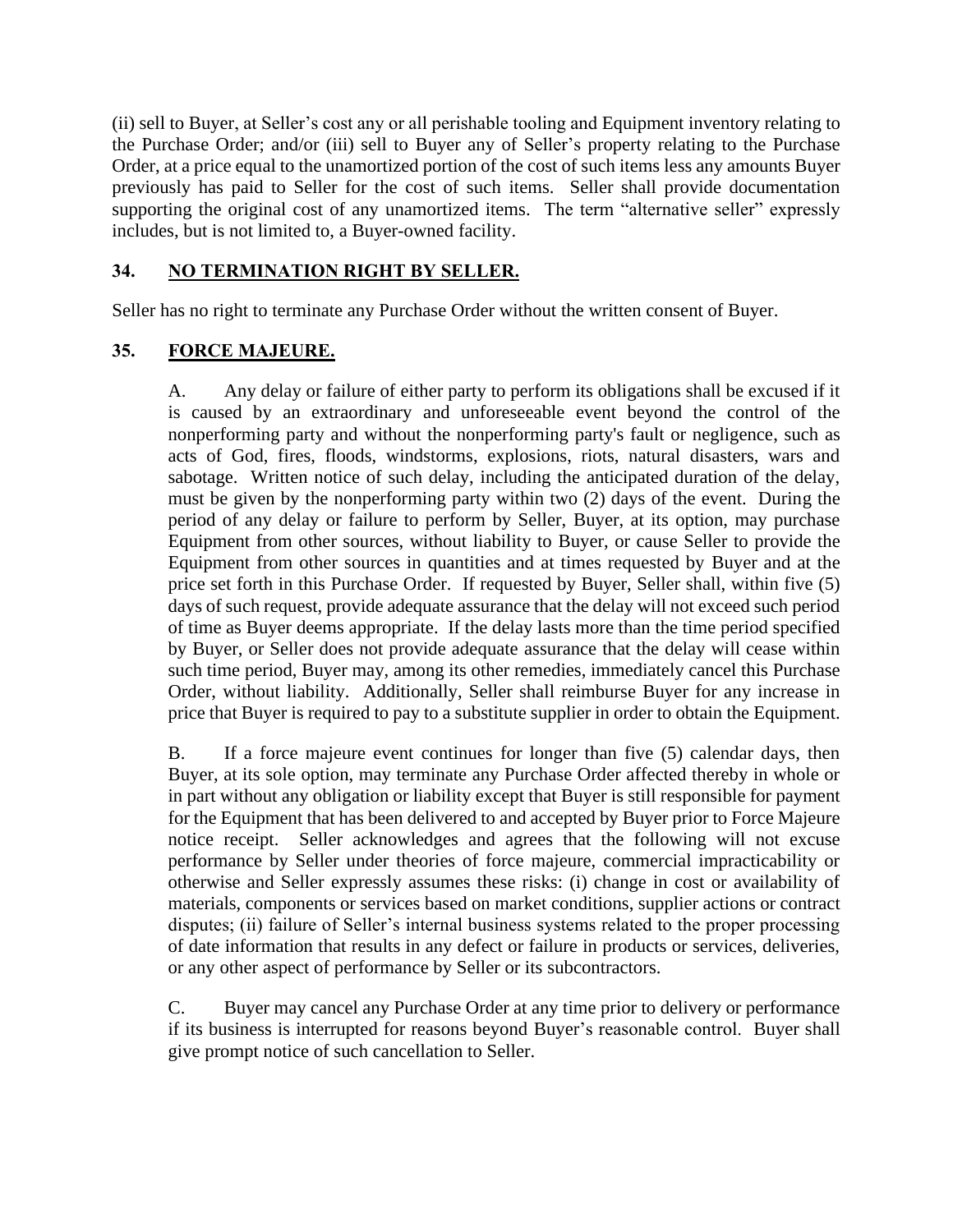### **36. REMEDIES FOR BREACH BY SELLER.**

A. The rights and remedies reserved to Buyer in each Purchase Order shall be cumulative with, and additional to, all other or further remedies provided in law or equity.

B. Seller acknowledges and agrees that money damages may not be a sufficient remedy for any actual, anticipatory or threatened breach of any Purchase Order by Seller with respect to its delivery of Equipment to Buyer and that, in addition to all other rights and remedies which Buyer may have, Buyer shall be entitled to specific performance and temporary, preliminary and permanent injunctive or other equitable relief as a remedy for any such breach

A. Seller also acknowledges and agrees that shutting down a customer's plant creates issues for which money damages are not a sufficient remedy. While the cost of a plant shutdown may easily generate substantial costs, the damages to Buyer's relationship with Buyer's customer through potential loss of business, and other damages which are equally difficult to calculate, are far worse. Because of these risks, in the event of a breach or threatened breach by Seller of any of the representations, warranties or covenants of Seller, Buyer may, without notice to Seller, resource the production of Equipment from Seller to another supplier or dual source any of the Equipment covered hereby (i.e., have another supplier produce or be prepared to produce Equipment being produced by Seller), to protect Buyer and its customers. This process of moving business may take a considerable amount of time and Seller understands that, given the risks posed by the possible shutdown of Buyer's customer, Buyer is justified in initiating and transferring business without prior notice to Seller.

B. Notwithstanding anything to the contrary contained in any Purchase Order, Buyer does not release any claim against Seller that is based in whole or in part on any fraud or duress in connection with the Purchase Order or any breach or anticipatory breach of the Purchase Order or any other Purchase Order between Buyer and Seller (even if that Purchase Order relates to other products).

### **37. NO WAIVER.**

A waiver by Buyer of any right or remedy shall not affect any rights or remedies subsequently arising under the same or similar clauses. The failure of the Buyer to insist upon the performance of any term or condition of this Purchase Order, or to exercise any right hereunder, shall not be construed as a waiver of the future performance of any such term or condition or the exercise in the future of any such right.

# **38. RELATIONSHIP OF PARTIES.**

Seller and Buyer are independent contracting parties and nothing in this Purchase Order shall make either party the agent or legal representative of the other for any purpose whatsoever, nor does it grant either party any authority to assume or to create any obligation on behalf of or in the name of the other party.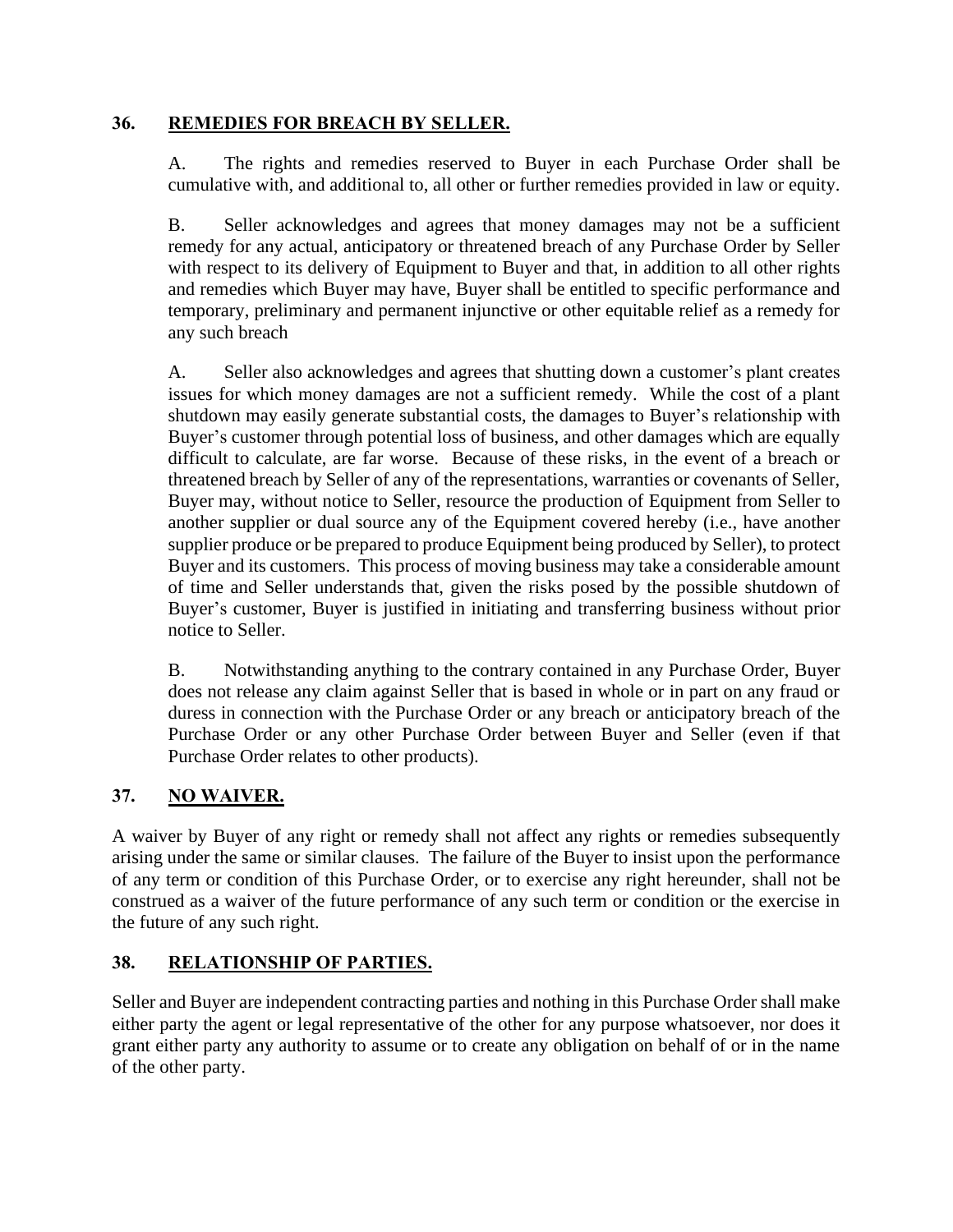#### **39. ASSIGNMENT.**

This Purchase Order is issued to the Seller in reliance upon Seller's personal performance of the duties imposed. Seller agrees not to, in whole or in part, assign this Purchase Order or delegate the performance of its duties without the written consent of Buyer. Any such assignment or delegation without the previous written consent of Buyer, at the option of Buyer, shall effect a cancellation of this Purchase Order. Any consent by Buyer to an assignment shall not be deemed to waive Buyer's right to recoupment from Seller and/or its assigns for any claim arising out of this Purchase Order. Assignment shall not relieve Seller from its obligations of confidentiality under this Purchase Order. Buyer shall have the right to assign any benefit or obligation under this Purchase Order to any third party upon notice to Seller.

# **40. LIMITATIONS ON BUYER'S LIABILITY.**

In no event shall Buyer be liable to Seller for anticipated profits or for special, incidental, or consequential damages. Buyer's liability for a claim of any kind or for any loss or damage arising out of or in connection with or resulting from each Purchase Order, the Equipment or any other agreement between Buyer and Seller shall be a termination claim, as specified in Section 32 hereof.

## **41. CONSULTING.**

To the extent this is a Purchase Order which includes services or consulting services, Seller hereby assigns to Buyer all rights, title and interest in and to any and all ideas, inventions, improvements, materials, copyrightable material, drawings, documents or the like, conceived or made by Seller as a result of or relating to work done or services performed for Buyer pursuant to this Purchase Order. Such assignment includes all proprietary rights appurtenant thereto, and Seller will execute any documents necessary to confirm such assignment.

# **42. SEVERABILITY.**

If any term(s) of the Purchase Order is invalid or unenforceable under any statute, regulation, ordinance, executive order or other rule of law, such term(s) shall be deemed reformed or deleted, as the case may be, but only to the extent necessary to comply with such statute, regulation, ordinance, order or rule, and the remaining provisions of the Purchase Order shall remain in full force and effect.

### **43. NOTICES.**

All notices, claims and other communications to Buyer required or permitted under the Purchase Order shall be made in writing and sent by certified or registered mail, return receipt requested and proper postage prepaid to the following address and shall be effective only upon receipt by Buyer in the form set forth in this Section 43:

Henniges Automotive Holdings, Inc. 2750 High Meadow Circle Auburn Hills, Michigan 48326 Attn: General Counsel